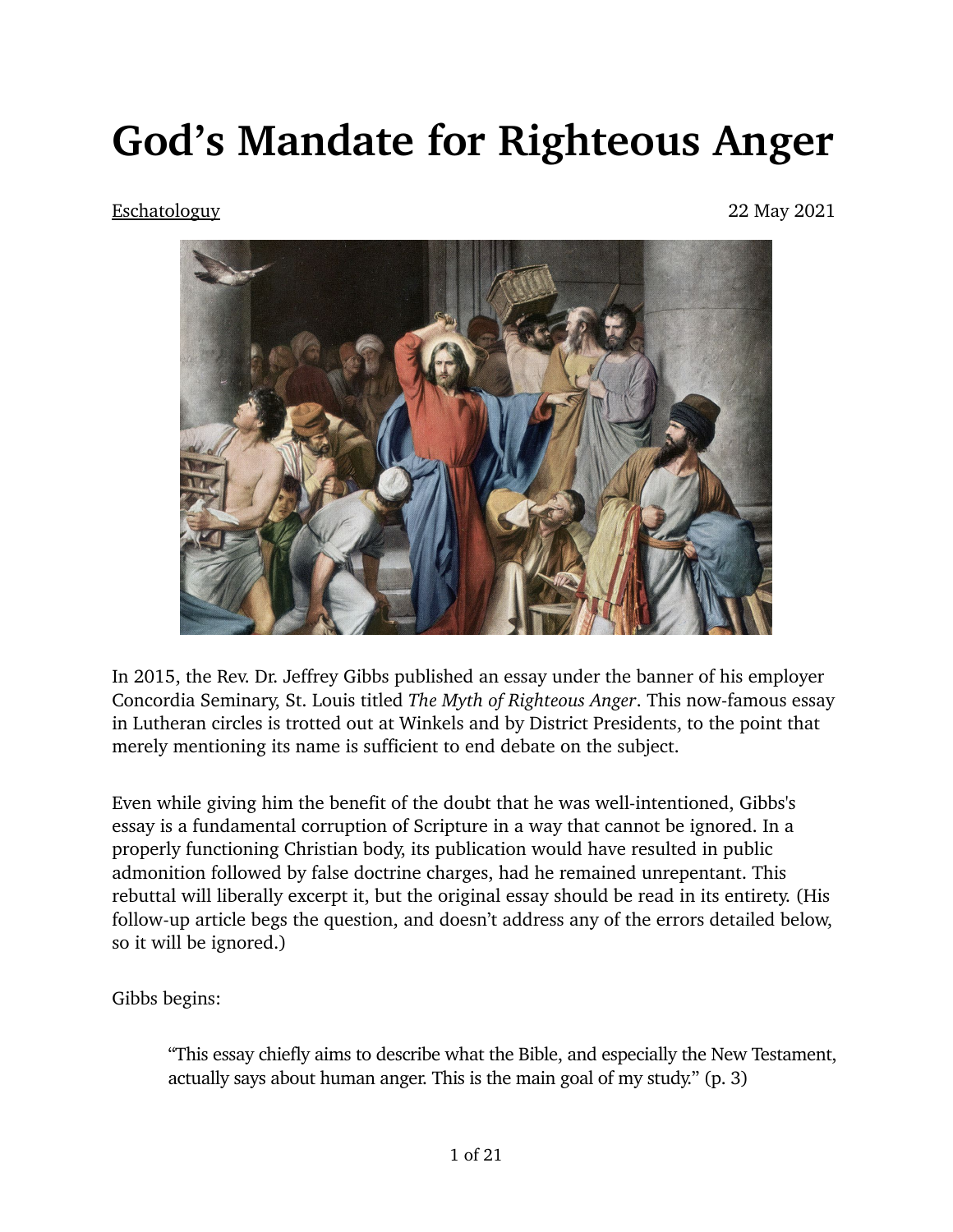When discussing anger in particular, this first sentence is a glowing red warning sign that we are on dangerous ground. Although Gibbs wishes to utterly sever all human anger from God's anger, I will demonstrate that this is a deadly false dichotomy. With that in mind, this is why his frame is so dangerous. [Marcionism](https://en.wikipedia.org/wiki/Marcionism) was a Gnostic heresy that pits the wrathful Demiurge of the Old Testament against the gentle Jesus of the New. While Christians must necessarily dismiss the false dichotomy of two opposing Gods, most of us still cling to the comforting lie that somehow all that wrath in the OT was an aberration. We want to tell ourselves now that Jesus is here in the flesh, God has turned over a new leaf of mercy, as exemplified in His atoning sacrifice on the Cross.

There is a strong strain of this soft-Marcionism even within Confessional Lutheranism, to nearly the same degree as in the rest of what's left of Western Christianity. We don't want to deal with the theological implications of a God who kills by the thousands and by the millions, as though Judgement Day and hellfire were anything but. What is signaled by Gibbs in focusing "especially on the New Testament" is that he too may harbor such feelings. Though he would certainly deny it, we will soon see whether this may be one of his underlying premises.

He then doubles down on this frame:

"What does the Bible, and chiefly the NT, say about anger? These friends and colleagues have not wanted to talk about what the Bible actually says about anger."

Hopefully at some point he explains why the NT in his view is somehow more worthy of consideration than the OT. It seems as though it is Gibbs, and not his hearers, who wishes to avoid talking about what the Bible actually says, if 39 of its books must be relegated to subordinate status. It is worth noting that every single teaching from Jesus and the Apostles is either expounding directly upon the OT, or Divine revelation through which God builds upon the OT's foundations.

The Holy Spirit recorded though Paul in 2 Timothy 3: *"All Scripture is breathed out by God and profitable for teaching, for reproof, for correction, and for training in righteousness, that the man of God may be complete, equipped for every good work."* Today this refers to the complete Scriptures which God has provided us, but it referred with equal inerrancy to those Christians who had only the OT in Paul's day. Not one Christian in the first century of the church had the benefit of the whole NT upon which Gibbs appears eager to hinge his argument. It is concerning to imply that they may not have been fully equipped as we are today.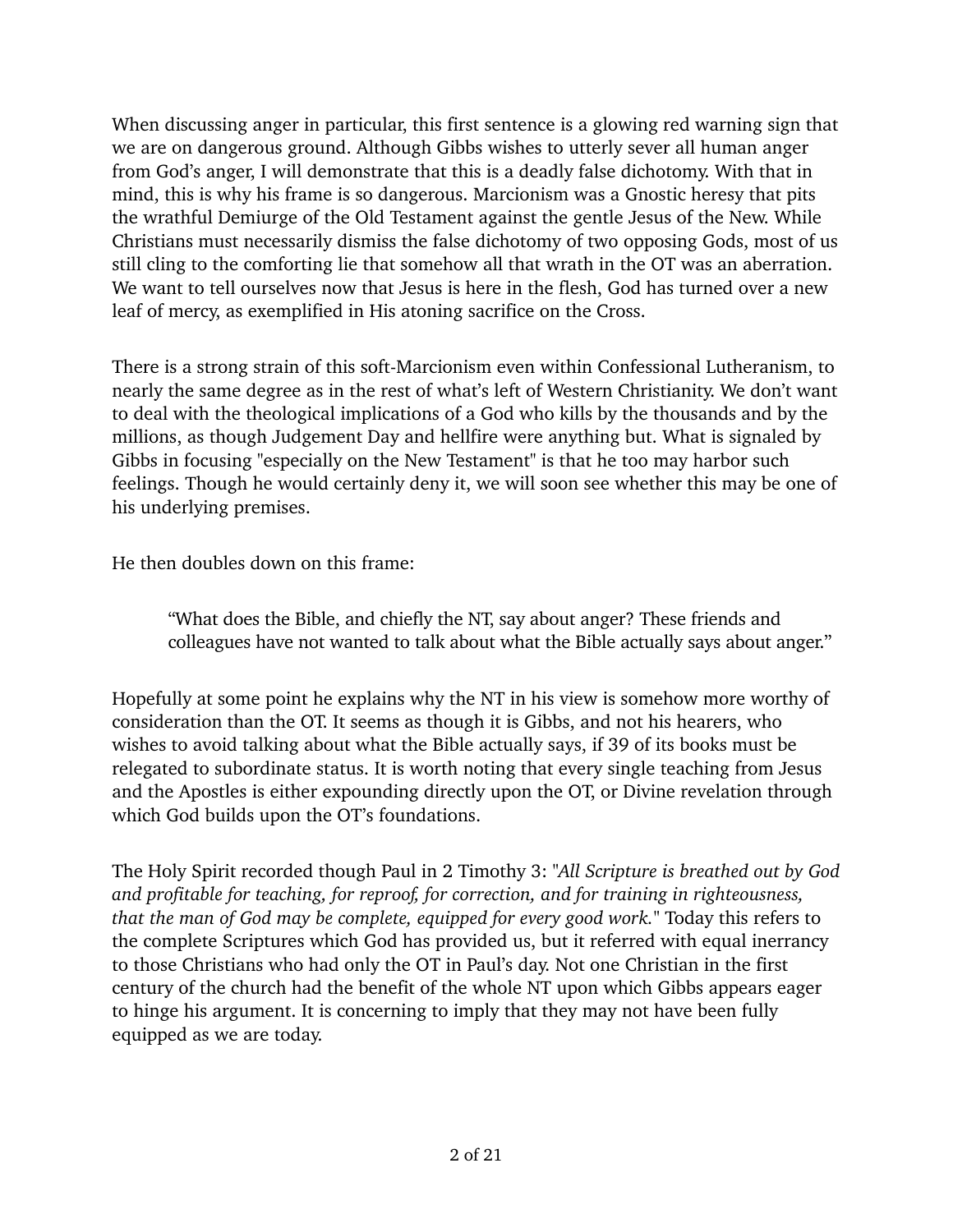Gibbs soon provides his thesis:

"If I may speak frankly, without exception my Christian friends and colleagues have wanted to justify their anger; each time they have done this, they have appealed to the category of 'righteous anger.'"

Here two of Gibbs's givens clearly emerge:

- 1. Anyone who is angry about anything must justify himself.
- 2. All such justifications are in the form of the [informal fallacy of special pleading.](https://fallacyinlogic.com/special-pleading-fallacy-definition-and-examples/)

Keep these in mind: All anger requires justification, and any such justification is fallacious. There is nothing wrong with such givens *per se*, if one manages to prove them entirely from Scripture. Just be aware of them as we proceed.

"For Christians, however, when the Scriptures speak to an issue extensively and clearly, that's the place where the discussions should start, and not somewhere else. So, let me say it again. This essay chiefly aims to describe what the Bible, and chiefly the New Testament, says about human anger—and that teaching is pretty clear and pretty direct."

Scripture (all of it) is the only fitting beginning or end for such discussions, so we are in at least partial agreement. Gibbs thinks Scripture is "pretty clear and pretty direct." It has been suggested elsewhere, *"For the word of God is living and active, sharper than any twoedged sword, piercing to the division of soul and of spirit, of joints and of marrow, and discerning the thoughts and intentions of the heart."* We'll soon see which is more accurate.

"There are four reasons why I decided to do this (fairly basic) study. The first is quite personal: I have a temper, and I regularly am angry. What I have observed about myself when I am angry is that I rarely do or say the wise or loving thing if I simply act out of the anger. To be sure, when I am angry I have lots of energy to do things—do something—but in the times that I have acted in anger or have been chiefly motivated by it, the things I have chosen to do turned out badly and hurtfully for others every time."

This is the first evidence of what will soon become clear is the fatal omission in all of Gibbs's thinking. It is a question of cause and effect, of subject and object. Notice what he doesn't mention here: *why* he gets angry. He sees the question of anger as a purely emotional one, detached from any pattern of facts, let alone moral judgements. If anger is simply emotional rather than being attached to wise judgement, the sin question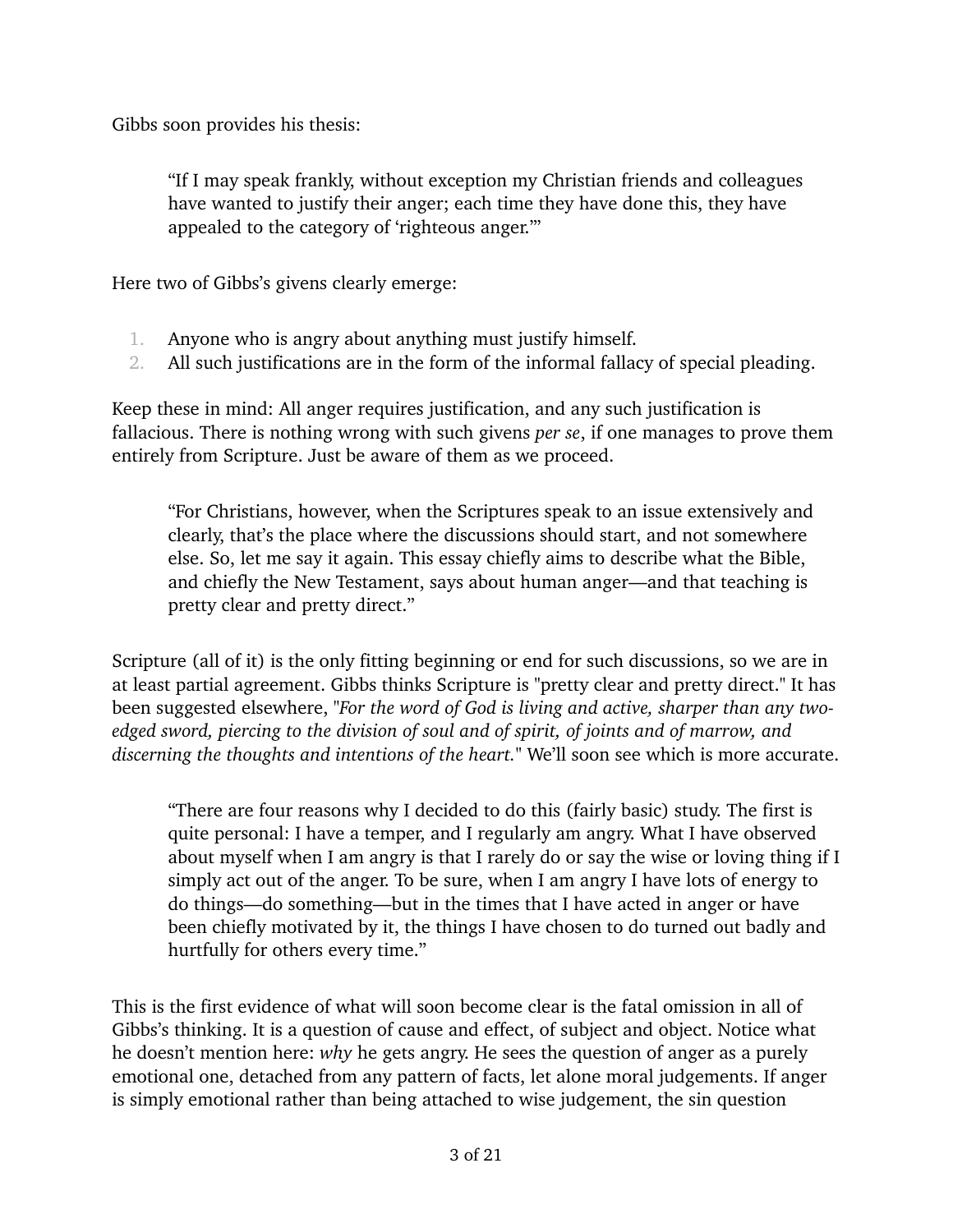becomes much simpler for him. Having detached anger from any surrounding circumstances, he correctly identifies that most human anger results in harm, but he appears ill-equipped to understand why.

Consider for a moment another emotion: love. Some people love chocolate, some love Star Wars. But is that the same thing as the love they have for their family? Is love of one's parent, spouse, or child mere emotional reaction that wells up from time to time? Or is one's love for family a much deeper thing, rooted in the nature of the relationship itself? The answer to the last question of course is yes. What we call emotions are sometimes far more than the momentary upwelling of brain chemistry.

"Even though this study is focused on human anger, one really has to summarize what the Old Testament says like this: anger rightly belongs to God." (p. 5)

There is a subtle error lurking here, borne of theological confusion. Gibbs essentially categorizes anger as though it were like Promethean fire, something stolen from the gods and clasped by man in error. To understand the underlying theological error this betrays, it is necessary first to speak of God's nature.

God reveals to us in Scripture that He is perfect, just, loving, merciful, etc. In our human experience, we have a vague sense of these things. We imagine that God elevates those known properties and actions as only the Almighty can, and His version is the best possible version of them. The truth is that we have this backwards in our minds through our insufficiency for the task. What we understand as justice is in fact one facet (from our viewpoint) of God's own Divine nature. **True Justice is that which accords with God's Law, and the Law itself is God's perfect will.**

*And God said unto Moses, I AM THAT I AM: and he said, Thus shalt thou say unto the children of Israel, I AM hath sent me unto you. –Exodus 3:14*

When we consider the breaking of the Law, we think causally and sequentially. "I was doing okay, but then I sinned. God saw my sin, and got angry, so He'll punish me for my sin." The more ontologically precise way to think of sin is thus: "I acted contrary to God's nature, setting myself in opposition to Him, and elevating myself as an equal god." (Dr. Lockwood's [The Unholy Trinity: Martin Luther Against the Idol of Me, Myself, and I](https://www.cph.org/p-30550-the-unholy-trinity-martin-luther-against-the-idol-of-me-myself-and-i.aspx) is an excellent book on the nature of all sin as–first and foremost–idolatry.) God of course is *["a](http://esv.to/deut4:24)  [consuming fire, a jealous God](http://esv.to/deut4:24),"* who tolerates no competition. **In our sin we are now contrary to God's nature, necessitating our destruction.**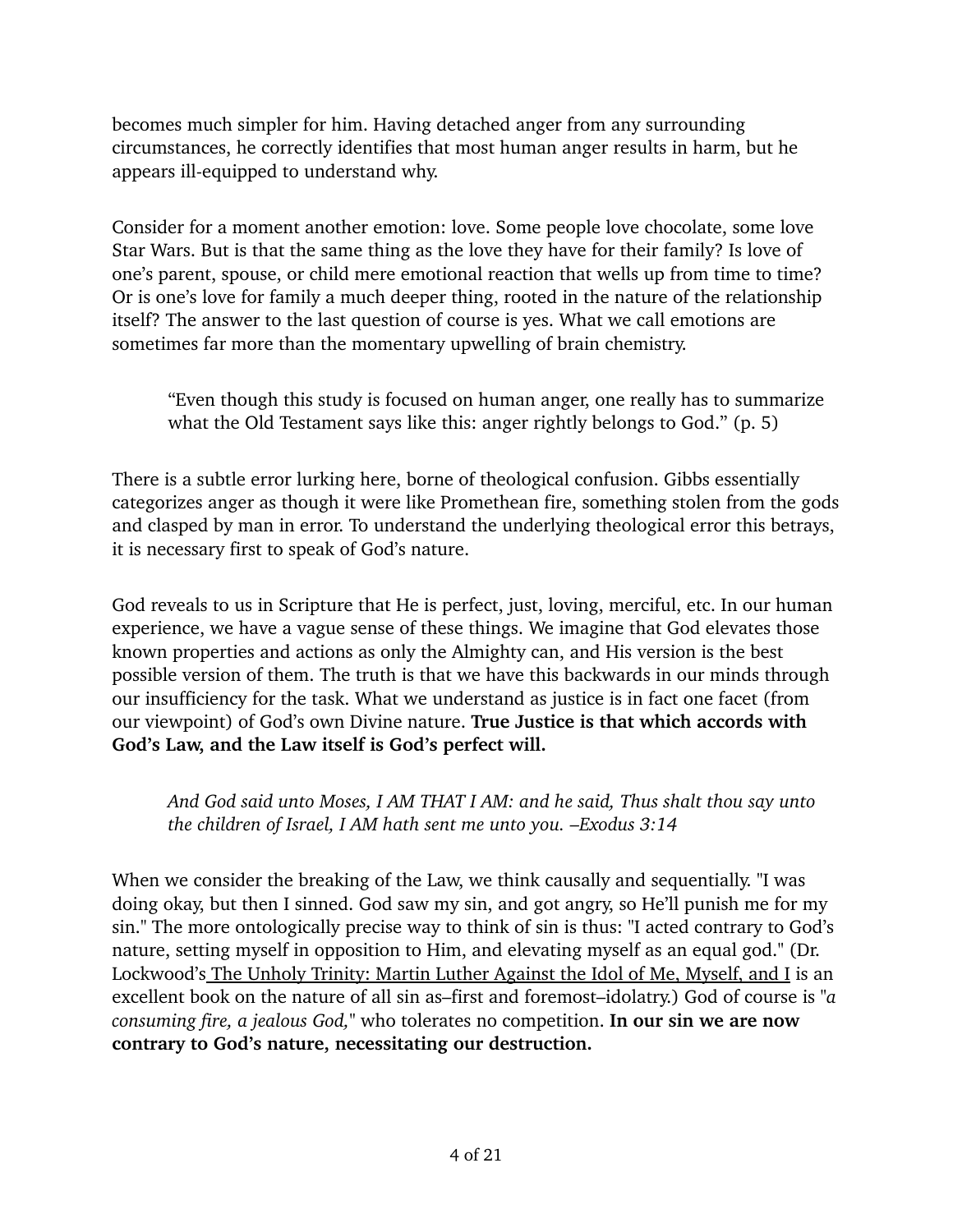Once we properly understand the Law like this, we see that nothing about God's Law, or about the justice, mercy, and love surrounding our Salvation has anything to do with arbitrary rules and retribution. Rather it has everything to do with we creatures being contrary to our Creator's nature according to our sin. Only Christ's atoning blood can cover us in the face of God's perfect wrath. God has declared us reconciled to His nature, and from Judgement Day onward we will live eternally in perfect accord with God.

So when Gibbs says, "anger rightly belongs to God," he is speaking of an emotional reaction to which God is entitled because of our sin. But properly understood, righteous anger has as its object anything contrary to God's nature. Due to Gibbs's [category error](https://plato.stanford.edu/entries/category-mistakes/)  placing anger within the realm of rootless emotion rather than wise judgement, he has precluded from the outset the validity of righteous anger. Whether this error evinces a form of soft-[antinomianism](https://lutheranreformation.org/history/the-antinomian-disputations/) is left to the reader.

"The mistake would be to think that the God of the Old Testament, who is the Father of our Lord Jesus Christ, is quickly or easily or routinely angered."

This quote is the entire point of page 5, where he goes on to quote the famous passage from Exodus 34:6-7, that God is *"slow to anger, and abounding in steadfast love..."*  Unfortunately he neglects at any point to address Psalm 2:

> *Now therefore, O kings, be wise; be warned, O rulers of the earth. Serve the LORD with fear, and rejoice with trembling. Kiss the Son, lest he be angry, and you perish in the way, for his wrath is quickly kindled. Blessed are all who take refuge in him.*

As Lutherans we know better than to make God contort to fit our ideal concept of Him. How often and how quickly God's wrath is kindled against sinners is His business. We can trust that everything about it is perfect according to His nature, and leave it at that. We certainly shouldn't be making excuses or sugarcoating anything to make God sound more acceptable to anyone. Let those with itching ears turn elsewhere, should they require a scratch.

Gibbs goes on in pages 7-8 to cite a number of verses where God exhorts us to be "slow to anger" as evidence that anger is sinful. Later on page 14, he concedes that "slow to anger" does indeed leave open the possibility that finally arriving at anger might not be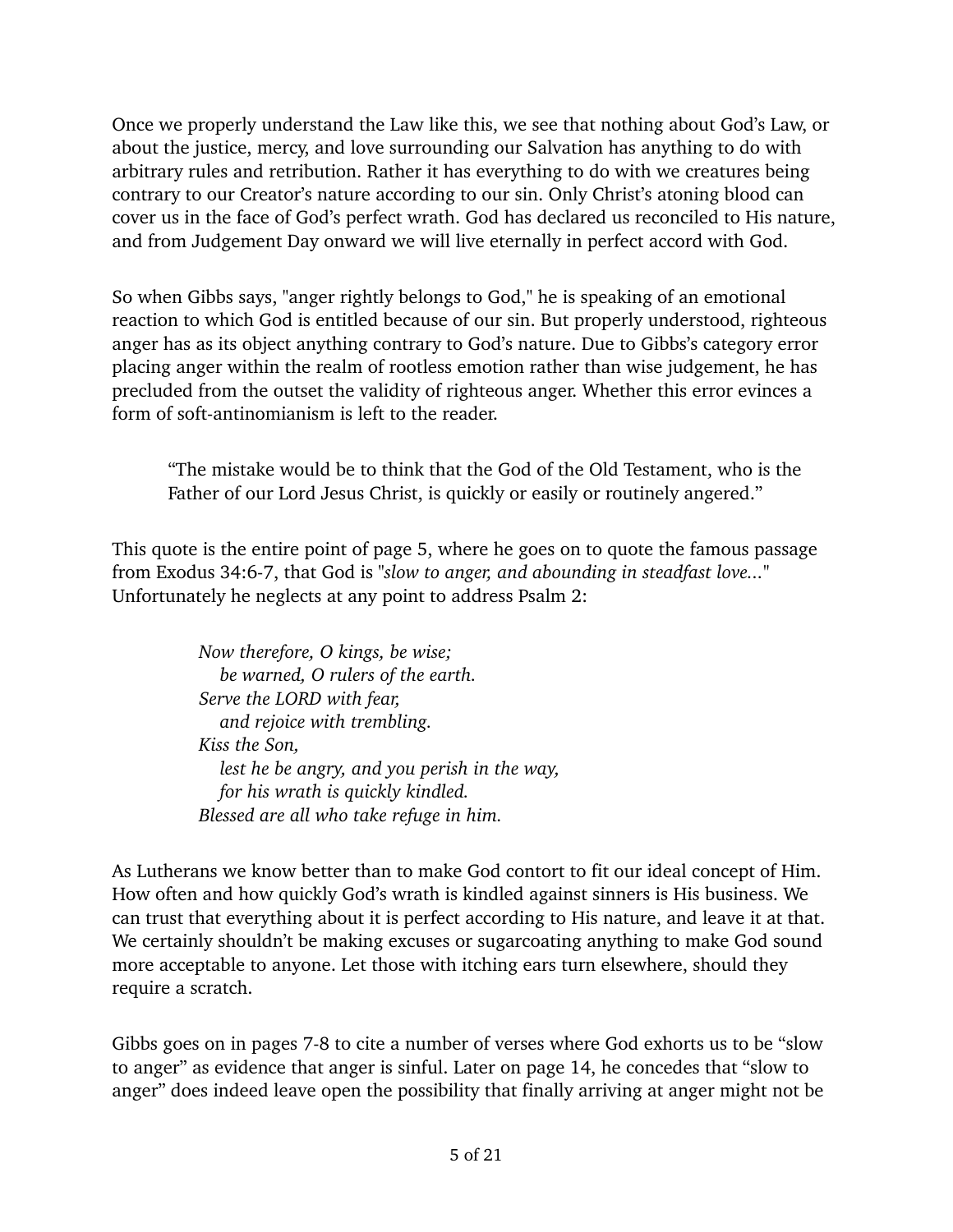sin *per se*. But since it's tricky, we just shouldn't bother. We will deal with his emotional arguments in a few minutes, but there also is a parallel error floating throughout his essay, which boils down to this summary (my words):

"Anger can easily lead to sin in the best of circumstances, so we should eschew it altogether. In the end it is probably impossible for us to have anger without sin."

Since anger is the root of murder, it probably isn't a coincidence that this essentially the same argument made by pacifists and opponents of the death penalty. It is the same impulse that causes men to corrupt "You shall not murder" into "You shall not kill." The problem is that God commands killing, just as he commands hatred. Does someone who wants to hate have a spiritual problem? Undoubtedly. Does someone who wants to kill have a spiritual problem? Undoubtedly. **But it does not follow** that hating or killing are *per se* evil. As Christians we do not have the luxury of becoming our own gods who improve on His Law, just to be safe. We *cannot* be more moral than God.

"Another possible quarry from which one might carve out a notion of 'righteous, human anger' is some of the psalms. One thinks, for instance, of Psalm 139:21-22:

*Do I not hate those who hate you, O LORD? And do I not loathe those who rise up against you? I hate them with complete hatred; I count them my enemies.* 

**"**The psalmists display the complete range of human emotion, and for that reason (and others) the psalms are beloved by God's people. **It would be a little simplistic, however, to conclude that because a certain emotion is displayed (directly or indirectly) in a psalm, that this is a general endorsement of that emotion.** Just as the benediction on those who kill Babylonian babies by smashing them against rocks has to be carefully handled (Ps 137:9), so does the display of emotions in the psalms."

Psalms is one of the most quoted books in the NT. The Psalms are inspired, authoritative, and prophetic. It is easily one of the most purely Christological books in the OT. Christ quotes them repeatedly, including from the Cross. There is not one word of the Psalms that can be dismissed as potentially sinful. To make such a suggestion is shocking false doctrine. One wonders whether this same error was in the hearts of the LSB hymnal steering committee when they continued in the unbelievably wicked act of censoring the imprecatory Psalms. God does not require an editor, and woe to the man who appoints the task unto himself.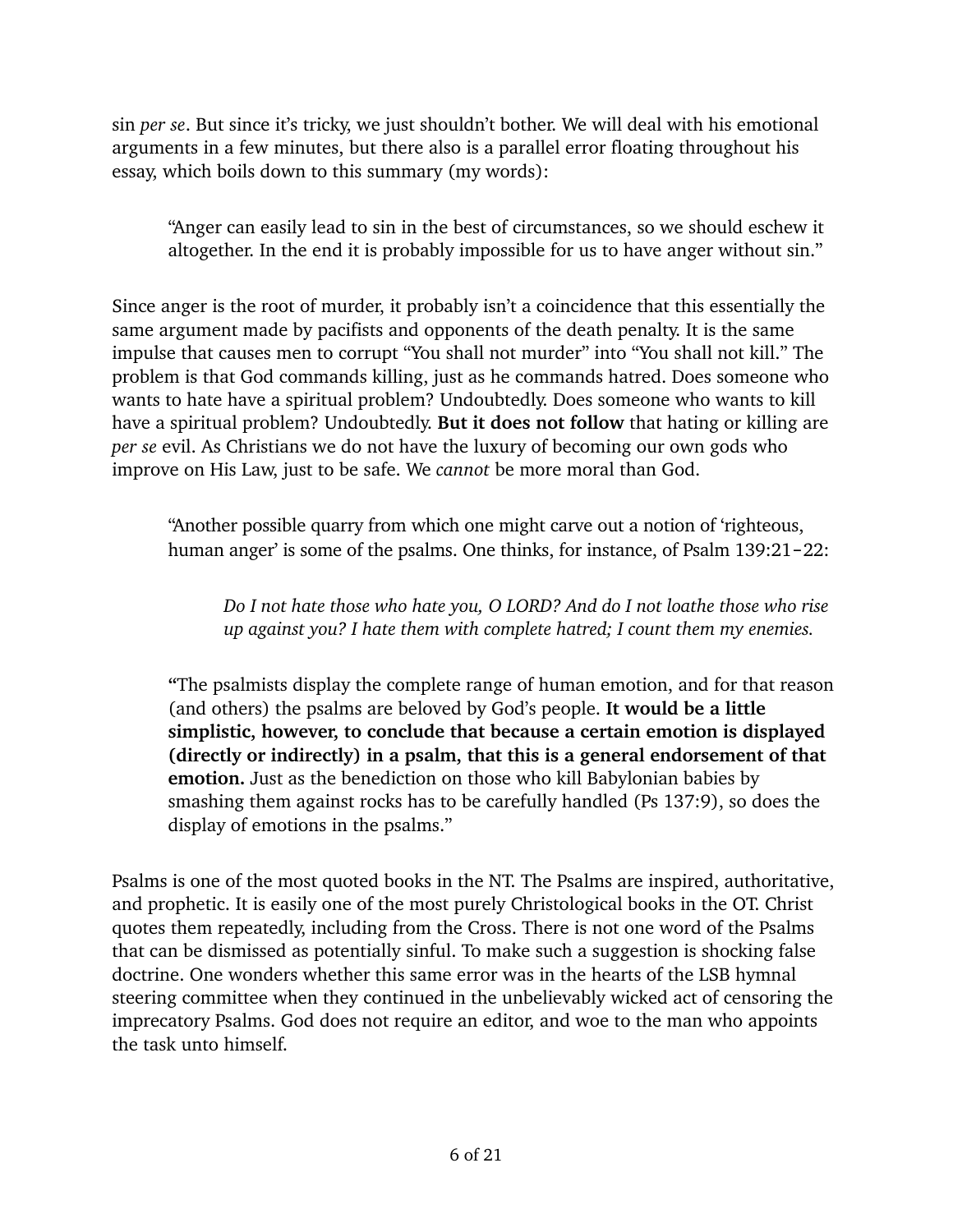Does Gibbs want his reader to believe that the same Jesus in Psalm 2 whose wrath is quickly kindled, leading to the perishing of his enemies, would never dash any babies on the rocks? How many babies did God dash on the rocks in the Flood? Answer: **all of them.** Saying these passages must "be carefully handled" without clearly spelling out *how* is a smokescreen. Gibbs is not going to name the Demiurge here, but he is speaking falsely in order to invent a god who does not exist, one contrary to the plain Words of Scripture.

Here is Psalm 139:19-24, the context omitted from the passage above:

*Oh that you would slay the wicked, O God! O men of blood, depart from me! They speak against you with malicious intent your enemies take your name in vain. Do I not hate those who hate you, O LORD? And do I not loathe those who rise up against you? I hate them with perfect hatred; I count them my enemies. Search me, O God, and know my heart! Try me and know my thoughts! And see if there be any grievous way in me, and lead me in the way everlasting!* 

The last two verses which Gibbs conveniently omitted are an unmistakeable claim of a clean conscience, which refutes beyond any shadow of a doubt his clear intimation that these verses describe sin.

Of equal importance to this false doctrine, Gibbs is sweeping aside this key passage for understanding what righteous anger really is. Because he misconstrues anger as an emotional outburst, he is blind when God reveals unmistakably how Psalm 139 is in perfect accord with the many other passages on gentleness, forgiveness, etc.

In Psalm 139, who is doing the hating and why? David sees the wickedness of God's enemies, and counts them as his own enemies. The *polarity* of this sentiment is everything to understanding righteous anger. The many passages that exhort not seeking vengeance **are precluding vengeance on one's own behalf.** The Sermon on the Mount speaks specifically of retaliation, that is defense of ego, which is wholly precluded. It goes on to command us to love **our** enemies, a command God must spell out explicitly because it is contrary to our own sinful nature.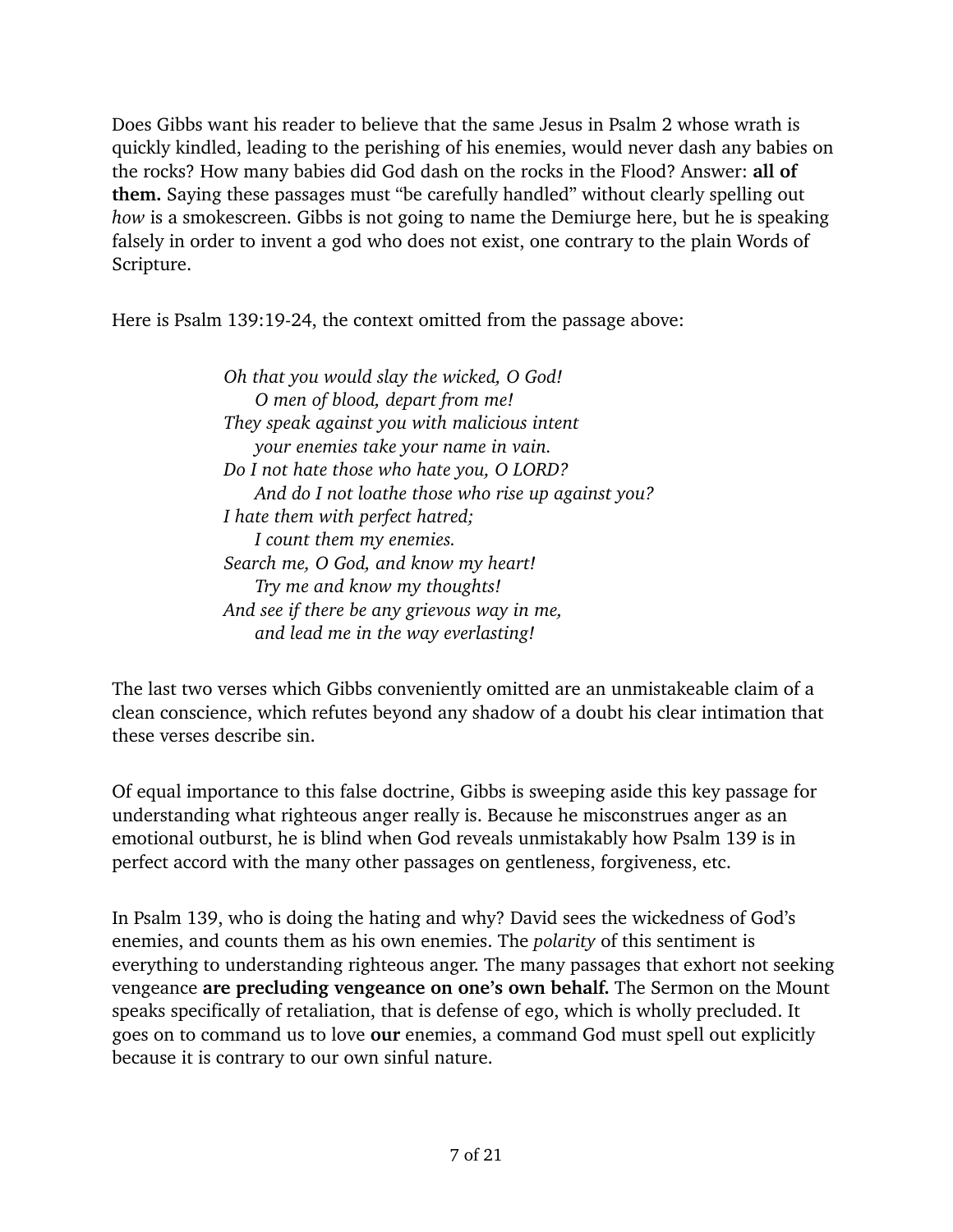This is the heart of the matter. **Righteous anger is never directed towards one's own enemies.** There is no Scriptural warrant for such behavior, and every verse Gibbs cites condemns this. But this is not the end of the matter. For God has enemies who hate Him, and hate us for His sake. While we are commanded to forgive them for their hatred of us, **Psalm 139 commands us to hate God's enemies with perfect hatred.** The man who does not perfectly hate God's enemies and yet has a clean conscience is an unrepentant sinner.

"[T]here are a very few texts in which one might conclude that there is such a thing as human anger that is justified or praiseworthy or (to use the well-known phrase) 'righteous anger.' To be sure—and this is important—there is nowhere any direct discussion or endorsement of 'righteous anger."" (p. 6)

I will concede Gibbs's point that "righteous anger" (like the word Trinity) does not appear in God's Inspired Word, so for the remainder of this rebuttal, I will use God's phrase: "perfect hatred," which is unsurprisingly better, more precise, and more sharply piercing and dividing.

This perfect hatred of God's enemies is **not optional** for Christians, for the same reason that God's own hatred of evil is an a priori Truth, rather than a mere emotional response. If we are in accord with God's Spirit, then God's enemies are our own according to our Sanctified nature. Gibbs is not alone in Lutheranism in condemning this. Pastor Bryan Wolfmueller is fond of saying publicly that we are to have no enemy but Satan. While it sounds nice, it is contrary to Scripture, which is a better barometer for sound doctrine than warm fuzzies.

"As in the OT's descriptions of divine anger, so in the NT. God's anger is righteous and justified, simply because he is God. In the case of Jesus of Nazareth who was like us in every way yet without knowing any sin (2 Cor 5:21; Heb 4:15), we acknowledge that his anger was pure and righteous, with no taint of sin." (p. 10)

Again Gibbs's fundamental ontological error leaves no better argument than, "God can do whatever He wants." Satan loves when we cast God as arbitrary or capricious. Why can't men marry men? Why can't girls be pastors too? As soon as you collapse these ontological questions into proof-texting arguments, you guarantee that in the near future, people will be doing the opposite with clear consciences and in God's name. If you have an ontological problem for which you seek a non-ontological solution, you have almost certainly sinned, and you will have undoubtedly failed.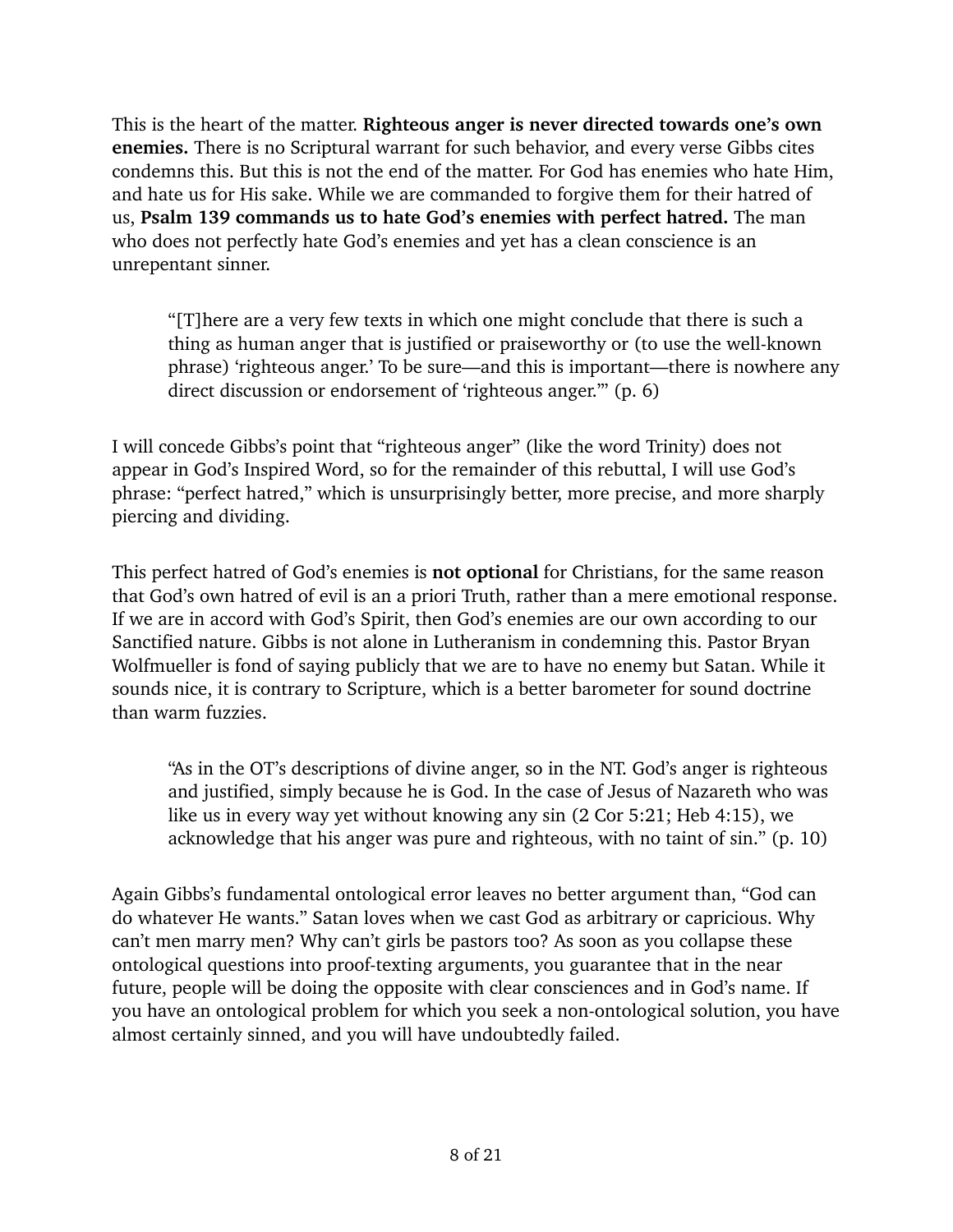"Christ Jesus himself, as well as the other NT authors, explicitly teach about anger and warn of its spiritual dangers. The classic passage is, of course, from the Sermon on the Mount. There Jesus teaches that at least in some important ways, being angry with and speaking angry insults against a fellow disciple is the same as murder, and it brings the same threat of eschatological judgment:

*You have heard that it was said to those of old, "You shall not murder; and whoever murders will be liable to judgment." But I say to you that everyone who is angry with his brother will be liable to judgment; whoever insults his brother will be liable to the council; and whoever says, "You fool!" will be liable to the hell of fire.* 

"Let me say again that I do agree that there is a need to discuss the emotion of anger and how one might deal with it, and I will offer some thoughts to that effect. Jesus's words, however, must stand. He makes no distinction between being angry and sinning. To be angry with a fellow Christian is, in fact, sin and terrible sin at that."

We must assume for the sake of charity that Gibbs is merely confused when he incorrectly claims, *"He makes no distinction between being angry and sinning."* Jesus said no such thing, rather He said, *"But I say to you that everyone who is angry with his brother will be liable to judgment."* Gibbs can only see this question in raw emotional terms, so he ignores the object of the anger entirely.

Now that we understand perfect hatred, can it ever be directed toward a brother? No, because by definition, a brother cannot be an enemy of God. Theologically speaking, brothers and neighbors are different things. A brother is a fellow member of Christ's body, the Church; a neighbor is a fellow creature physically located near us for the moment, for whom Christ also died. But a neighbor may also be an enemy of God. Gibbs's categorical claim here is simply false. Matthew 5 accords with Psalm 139 perfectly, as it must.

"This essentially negative teaching about anger is taken for granted elsewhere in the NT, so much so that 'anger' or 'wrath' can simply occur in lists of sins.

*• For I fear that perhaps when I come I may find you not as I wish, and that you may find me not as you wish—that perhaps there may be quarreling, jealousy, anger (θυμοί), hostility, slander, gossip, conceit, and disorder. (2 Cor 12:20)*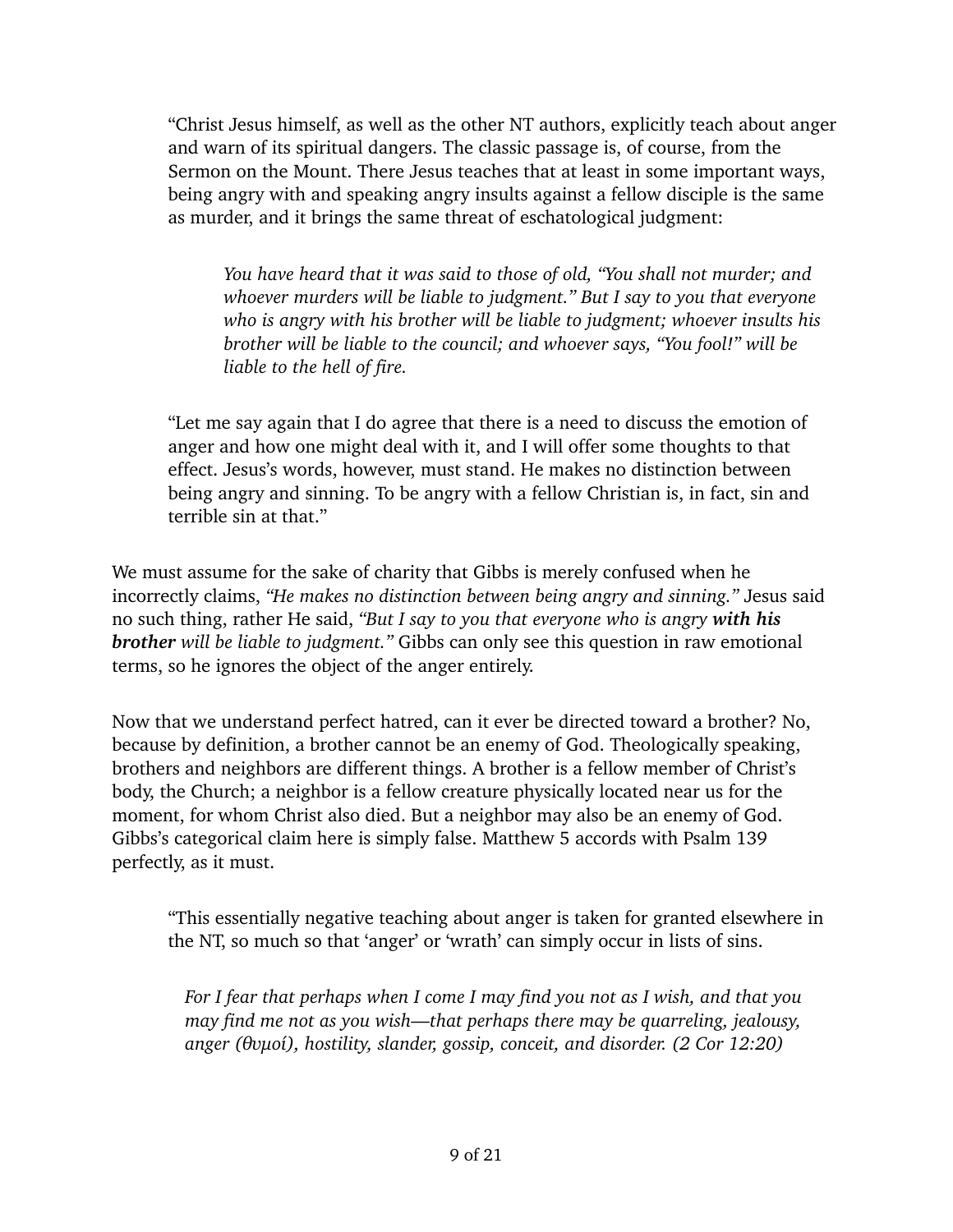*• Now the works of the flesh are evident: sexual immorality, impurity, sensuality, idolatry, sorcery, enmity, strife, jealousy, fits of anger (θυμοί), rivalries, dissensions, division, envy, drunkenness, orgies, and things like these. I warn you, as I warned you before, that those who do such things will not inherit the kingdom of God. (Gal 5:20*‒*21)*

*• Let all bitterness and wrath (θυμός) and anger (ὀργή) and clamor and slander be put away from you, along with all malice. (Eph 4:31)*

*• But now, you must put them all away: anger (ὀργή), wrath (θυμός), malice, slander, and obscene talk from your mouth. (Col 3:8)"*

Setting aside that one of these passages does not speak of anger, but of "fits of anger," note that the rest all pertain to speech. While it is of course true that all sin begins in the heart, it is a poor argument to condemn anger *per se* when all of these passages are clearly dealing with personal enmity and public dissension. Whether a godly man may speak to his perfect hatred of God's enemies in public is a question on which we might have some good discussion, if only there were faithful pastors to lead it.

"One other passage is significant, and it should be fronted here, namely Romans 12:14-21. Although the specific terms for anger do not occur in these verses, it seems clearly relevant—at least to me.

*Bless those who persecute you; bless and do not curse them. Rejoice with those who rejoice, weep with those who weep. Live in harmony with one another. Do not be haughty, but associate with the lowly. Never be conceited. Repay no one evil for evil, but give thought to do what is honorable in the sight of all. If possible, so far as it depends on you, live peaceably with all. Beloved, never avenge yourselves, but leave it to the wrath of God, for it is written, "'Vengeance is mine, I will repay,' says the Lord." To the contrary, "if your enemy is hungry, feed him; if he is thirsty, give him something to drink; for by so doing you will heap burning coals on his head." Do not be overcome by evil, but overcome evil with good.* 

"I might highlight only one thing about this remarkable exhortation, and it is this: There is a place for anger, and for vengeance. But it does not belong to the disciples of Jesus; that prerogative belongs to God alone. As I heard someone say long ago, vengeance is too dangerous a weapon to be placed into the hands of sinners. This contrast is utterly consistent with how anger is portrayed, described, and mentioned in both the OT and the NT. Anger belongs to God, not to us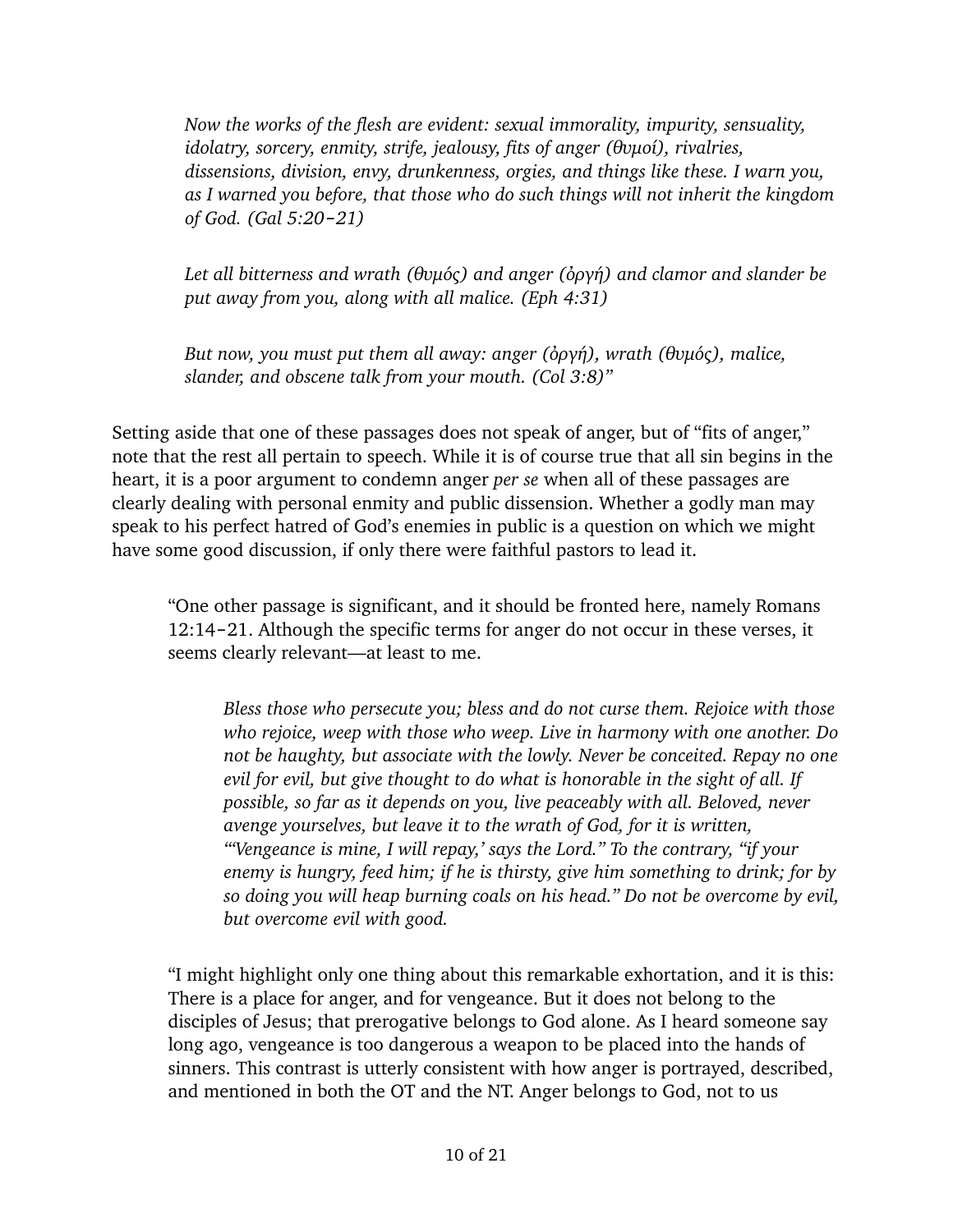humans—and especially not to the disciples of Jesus. Anger is dangerous, and quickly leads to sin. So close is this connection that at times, being or becoming angry is simply equated with sin. That is a remarkable truth, and should be restated, because no other emotion receives that sort of attention in the NT. The connection between being / becoming angry on the one hand and actually sinning on the other hand is so close that most of the time, Jesus and the apostles simply equate anger with sin."

This passage from Romans affirms the truth, **"never avenge yourselves…"** and **"if your enemy is hungry…"** Ego is to have no part in anger of any kind. Since this passage actually refutes Gibbs's contention, let's take the opportunity to highlight two verses here that we usually gloss over:

*If possible, so far as it depends on you, live peaceably with all.*

Someone who understands grammar must acknowledge that God allows for occasions when we do not in fact live peaceably, and that our enemies get a vote on the matter. God does not command that we live peaceably with all *under every circumstance*. It is becoming increasingly difficult to find a Lutheran pastor who will confess God's Words here faithfully.

## *If your enemy is hungry, feed him; if he is thirsty, give him something to drink; for by so doing you will heap burning coals on his head.*

This is not the depiction of a blithely clueless man who imagines everyone can get along. Rather God acknowledges that when we are kind and loving to our enemies, it will make them rage all the more and **this is a reason to do it.** Speaking of persecution in Matthew 10, Jesus says, *"Behold, I am sending you out as sheep in the midst of wolves, so be wise as serpents and innocent as doves."* Cursed are those who shrink from declaring to us the whole counsel of God.

"Third, I come to the concept that so quickly arose when I spoke about this study to Christian friends and acquaintances. I'll treat the issue in the form of a question. Is there a New Testament teaching on 'righteous anger' on the part of humans and especially on the part of Jesus's disciples? In a phrase, and to speak somewhat bluntly, not really."

I don't intend to be one of those annoying people who hands out logical fallacy citations like a hall monitor, but Gibbs is making it difficult. This nonsense is a textbook [Texas](https://fallacyinlogic.com/texas-sharpshooter-fallacy/)  [sharpshooter fallacy](https://fallacyinlogic.com/texas-sharpshooter-fallacy/): Don't look at Scripture; look only at the New Testament. Don't look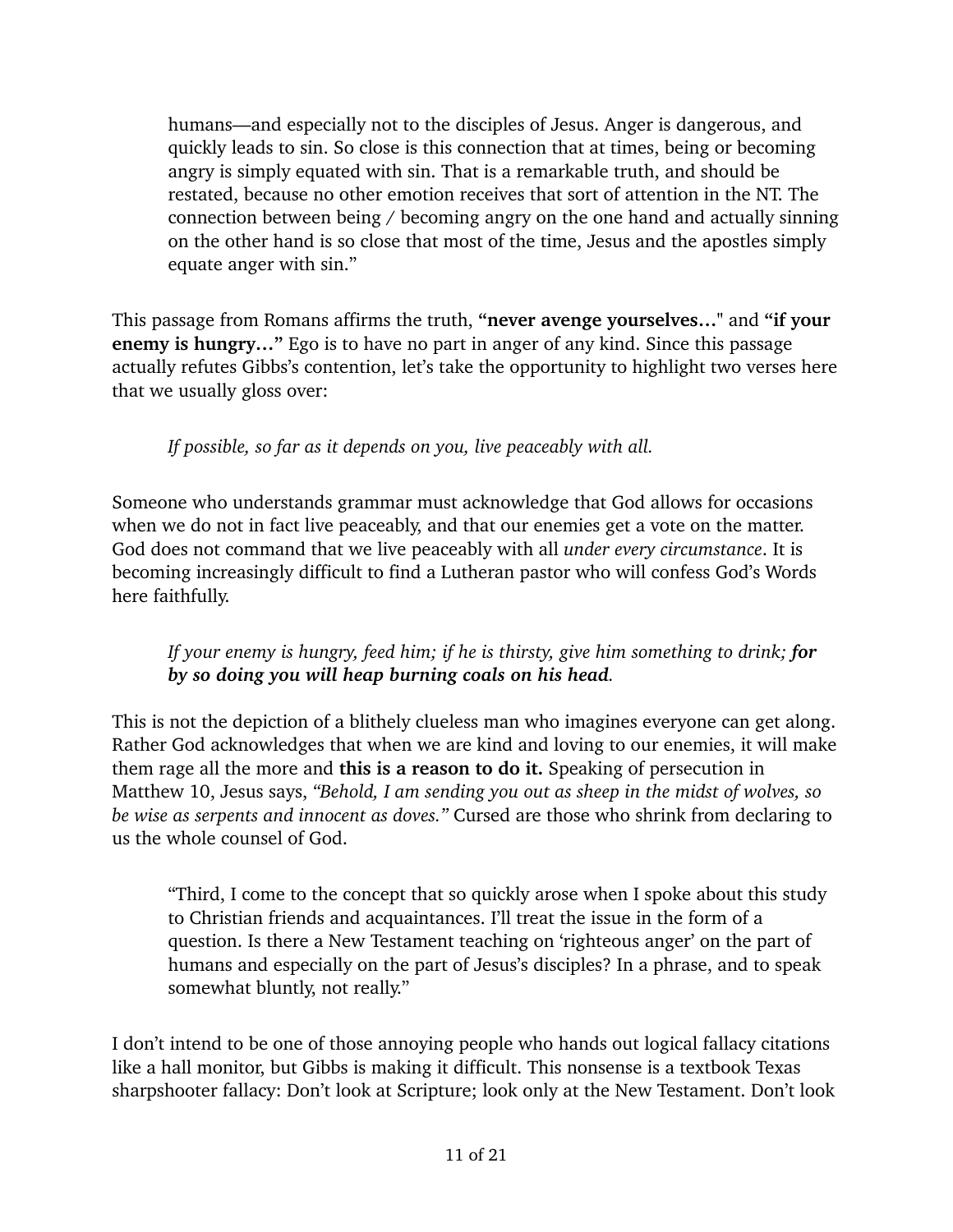to God's example of perfect behavior; only look at fallen man. Don't even look at all of the NT; only look at passages directly related to the acts of Jesus' disciples. See? No proof anywhere! Hey Jeff, should we stick to only the words in red while we're at it? After all, those are the only parts that Jesus *really* said, right?

Whether or not there are any cases of Jesus' disciples exemplifying perfect hatred is (I'm sorry) an [argument from silence fallacy.](https://simplicable.com/new/argument-from-silence) Imagine for a minute that Gibbs had written this essay to make the case against the death penalty, or police carrying firearms. All of his arguments would play out identically: Sure there's lots of killing in Scripture, but it's nearly always wrong. *"As I heard someone say long ago, vengeance is too dangerous a weapon to be placed into the hands of sinners."* Does this apply equally to killing? To weapons period?

Whether or not killing can be done in a godly way, we know from history and human nature that we're probably going to find a way to make it sinful. And look, there are no examples in the New Testament of any of Jesus' disciples killing. So how could we possibly believe we can kill without sin? These arguments are both logically and theologically bankrupt.

"Having pondered and read a bit, I've discovered that there is no 'official' definition of human 'righteous anger.' Often the truth that God has anger/gets angry is appealed to, but this doesn't help much, nor does an appeal to the perfect human, Jesus. We're not talking about the divine wrath, but anger on the part of humans who are far from perfect. **As I have asked a few people to describe what they mean, they often say that 'righteous anger' is anger that arises because of something that is genuinely wrong or evil.** When pressed, they admit that this can quickly become an excuse, because 'righteous anger' seems to generally carry along with it the notion that if my anger is 'righteous,' then I am not sinning. There is, as far as I can tell, no agreed-upon definition of 'righteous anger.'"

Isn't it fascinating that Gibbs finds anger directed at something genuinely wrong or evil to be so easily condemned? He keeps after people until they finally admit that they are in fact sinners, as though this proves his point. It never once dawns on him that all those people who answered his challenges were practically quoting Scripture. Many of them probably don't remember Psalm 139, if they've ever read it. Yet their hearts are in accord with God's Will–however imperfectly–because God's Spirit dwells within them.

This next excerpt is long, but I want to be fair when Gibbs addresses some passages head-on, lest anyone accuse me of cherry-picking.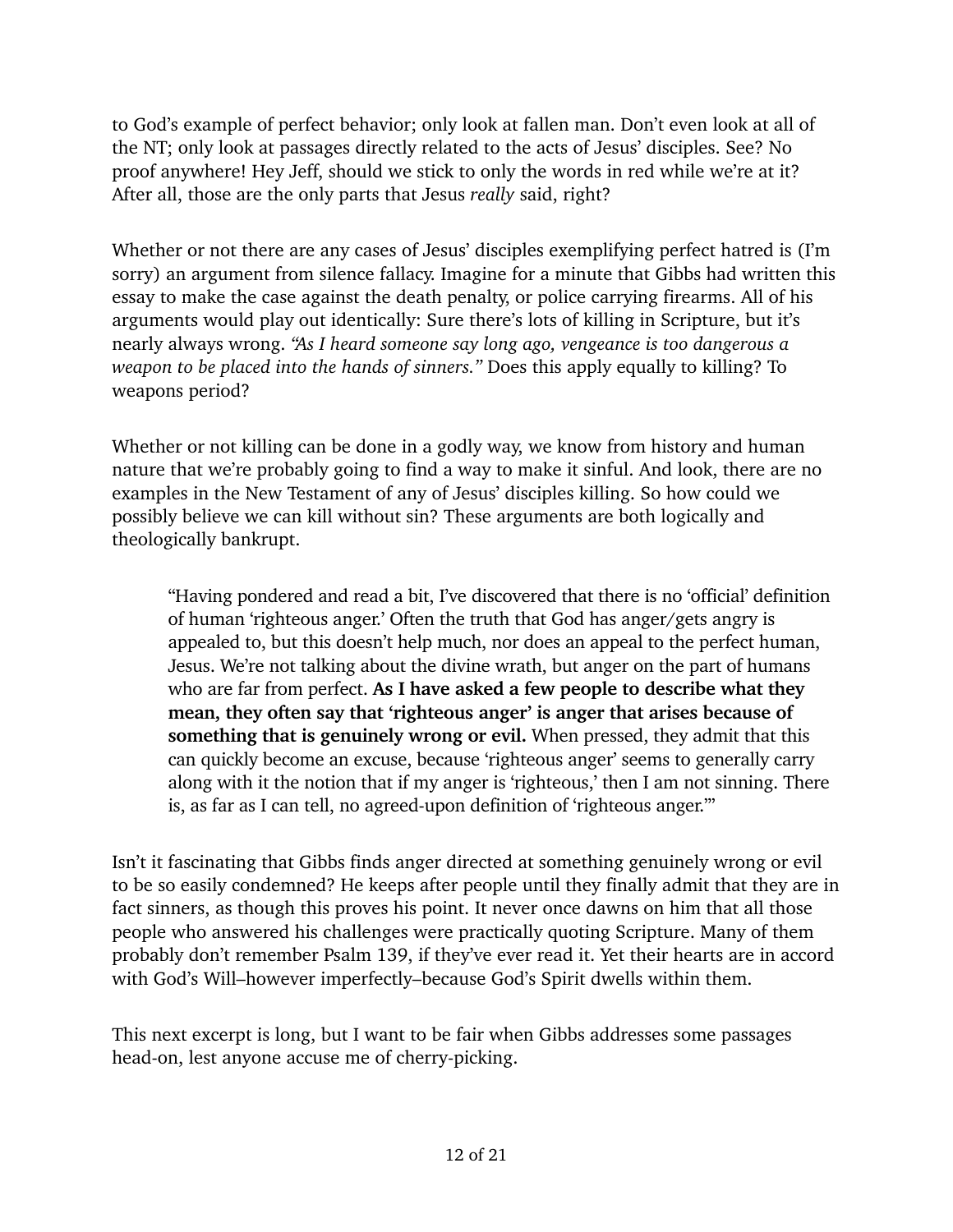"Finally, there are two well-known passages that speak of anger, but scarcely in a way that commends it. Indeed, both passages reinforce the NT's mostly negative testimony. Here is Ephesians 4:25-27.

*Therefore, having put away falsehood, let each one of you speak the truth with his neighbor, for we are members one of another. Be angry, and do not sin; I command that the sun not go down on your anger; and give no opportunity to the devil.* 

"It does seem valid to remark that Paul here allows that anger is not automatically sinful. This is, however, hardly a rousing endorsement of 'righteous anger.' To the contrary, so dangerous is anger that Paul immediately warns against sin. Indeed, the apostle hastens to add that unless a believer guards himself and gets rid of his anger, he has left an opportunity for the devil. It seems clear enough that Ephesians  $4:26-27$  is part of the NT's almost exclusively negative judgment of anger in man. Winger comments rightly:

"The connection of anger and not sinning in this verse has led to the proposition that there can be 'righteous anger' (as when God is angry with his sinful people), as if Paul were saying, 'Be angry in such a way that you do not sin.' Yet the Scriptures rarely portray human anger as righteous . . . . It is worth considering the possibility that Paul intends [with the use of 'be angry,' ὀργίζεσθε] 'tremble' in accord with [Psalm 4:4's] original meaning; that is, fear the wrath of God in such a way that you deal with the cause of sin and anger in the church community.

"Does Ephesians 4:26-27 'teach' the concept of human righteous anger? To repeat myself, 'not really.' The other passage that is sometimes cited in support of claims about righteous anger is James 1:19-20, which reads:

*Know this, my beloved brothers; let every person be quick to hear, slow to speak, slow to anger; for the anger of man does not produce the righteousness of God.* 

"As with Ephesians  $4:26-27$ , the most one can say is that James here allows for the possibility of anger that is not sinful. After all, to be 'slow to speak' does not mean 'don't speak at all'; so also, one might say to be 'slow to anger' doesn't mean 'don't ever be angry.' The clause that follows, however, reveals James's understanding that human anger on the part of Jesus's disciples is a dangerous proposition, and all too often fails to conform to the ways that God wants to put things right in the world. At most, as in Eph. 4, the apparent concession is followed at once by the verse (20) which rejects anger."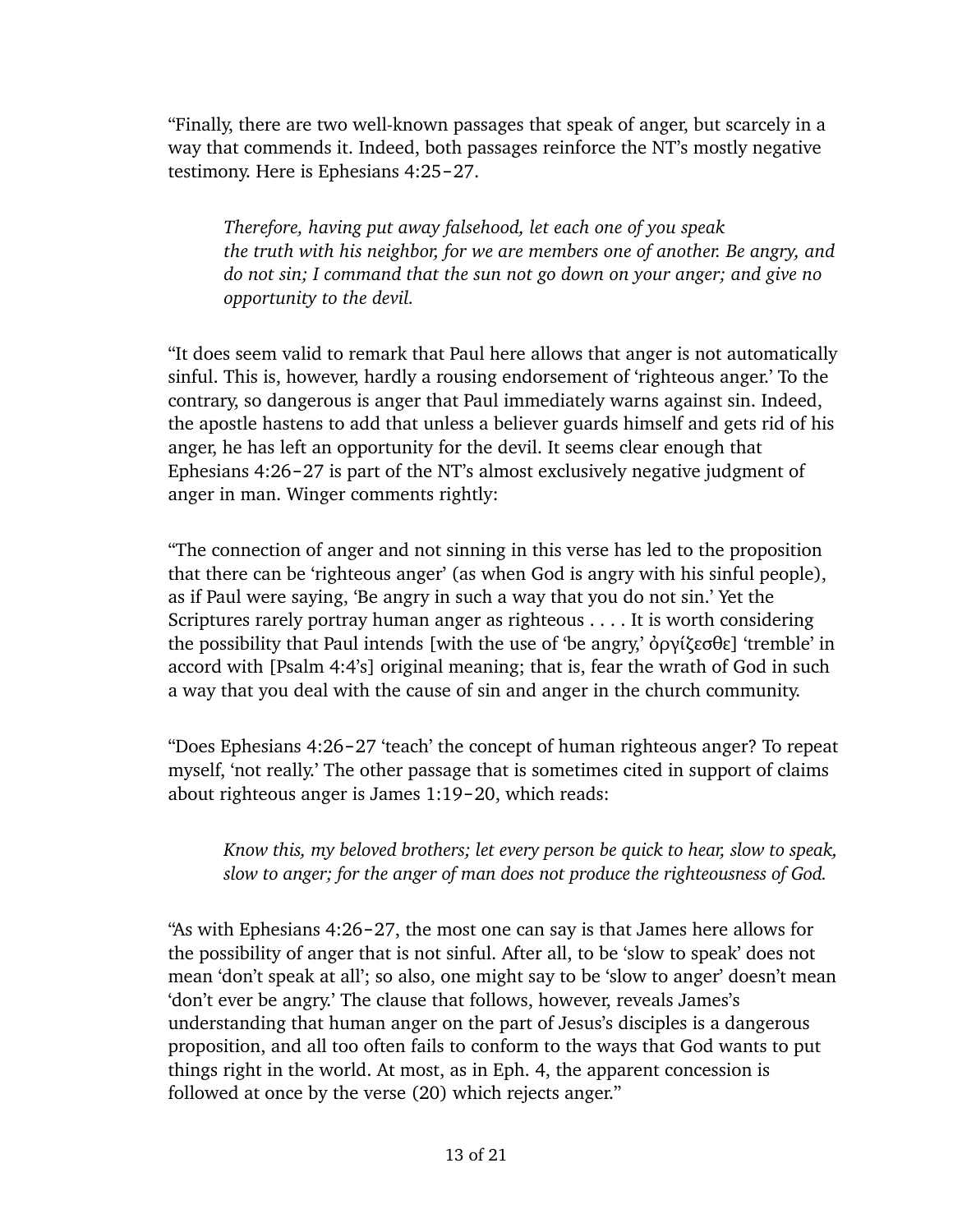Whenever anyone begins a Scriptural citation with a verse that starts "Therefore," they're proof-texting. This isn't directed at Gibbs so much as those who would appeal to the snippet Ephesians. There are eight prior verses upon which that "therefore" hinges. It is neither safe nor prudent to divorce any such passage from the full context in which God provided it. (Annotating the Bible with verse markers is one of the worst things to ever happen to Christianity, for this very reason.)

This is some of the more cogent argumentation in the essay, although it refutes his central point. Winger's observation on the clear parallel between Psalm 4:4 and Ephesians 4:26 strongly suggests that this isn't really about the sort of anger in question in the first place, though one usually leads to the other. I'll refer back to my earlier point on killing. If Gibbs were making these same arguments against just killings, would you buy them? If not, why not?

The reason people struggle with these subjects is that we know instinctively what Scripture reveals: hatred and killing do not belong in Creation. Prior to the Fall, the entire Universe existed in perfect accord with God's nature. When God saw that it was *very good,* that was His divine seal of approval. Adam's sin changed everything. Man's nature had been corrupted, and took the Universe with it. In an instant, man was transformed by his own sin from a perfect creature into an object of wrath, worthy of the full measure of God's hatred. And again, this does not mean that God got mad that Adam disobeyed. Adam set himself up as his own god. God's response to this wasn't a decision. It was the only possible response according to His nature.

And this is the other thing that makes people really uncomfortable with Scripture: God hates and God kills, in perfect accord with His nature. How can this be, if hatred and killing have no place in Creation? The question answers itself in light of the Fall: God's *very good* Creation ceased to be thus. God doesn't hate out of malice or caprice; God hates that which is not godly, for that which is not godly should not *exist*. Killing and destruction are how God rectifies an untenable corruption of Creation. This is why we die, and why the whole world will be swept away in fire on Judgement Day.

The Gospel is the good news that death is not how we end. The same God who hates us for our unrighteousness equally loves us, for we were made in His image. "*For God so loved the world, that he gave his only Son, that whoever believes in him should not perish but have eternal life."* We want to hear about God's perfect love, but we–understandably– flee in terror from God's perfect hatred. But this flight is unbelief in the face of Scriptural revelation.

This is where the soft-Marcionism emerges. We want to imagine God as some sort of video game character with sliders to adjust His various attributes. Sure God's got a 9 in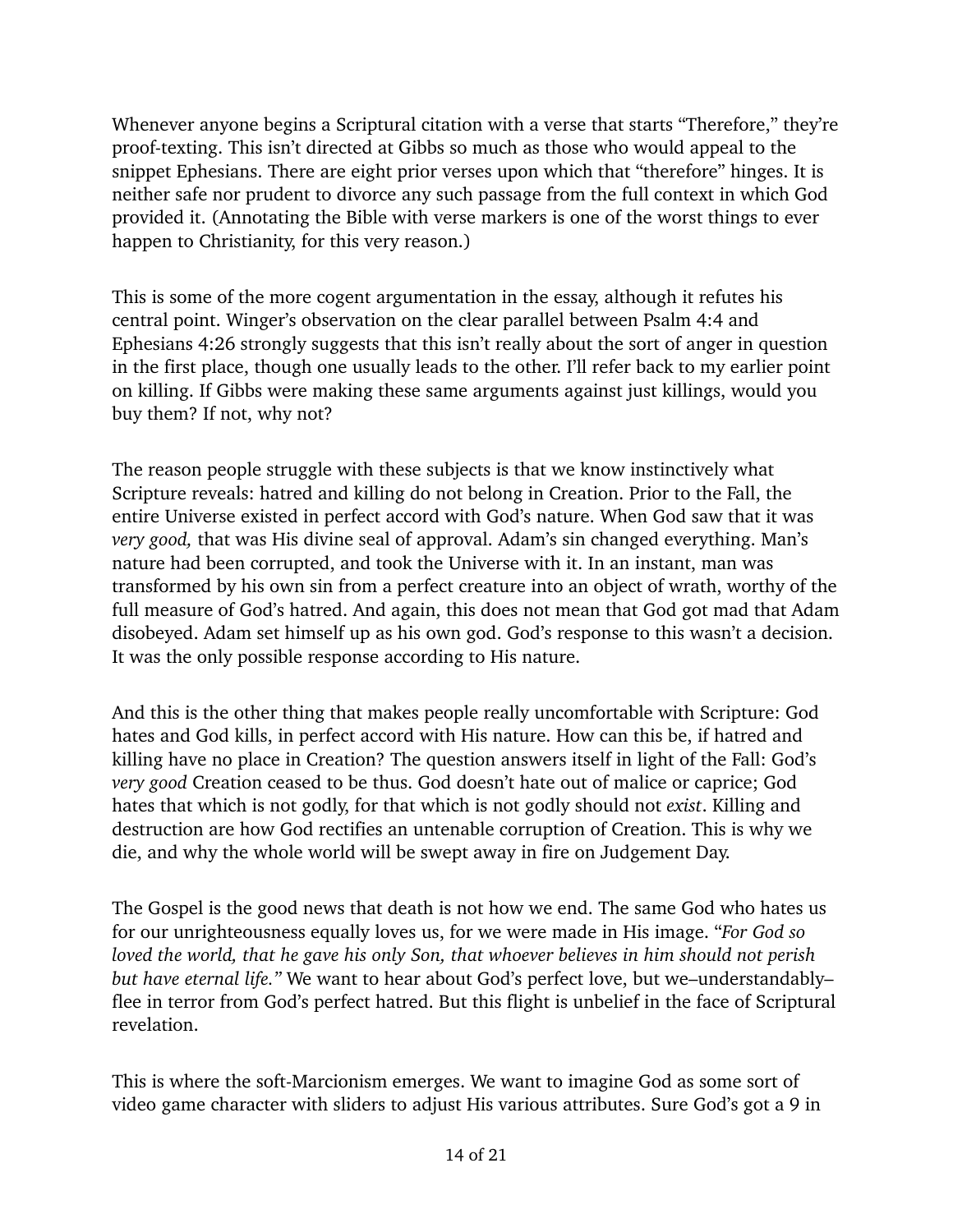Wrath, but He's got a 10 in Love! And maybe if we read the tone of the OT differently than the NT, it's because God used to have Wrath at a 10 too?

*For I the LORD do not change. –Malachi 3:6*

*Jesus Christ is the same yesterday and today and forever. –Hebrews 13:8*

*God is not man, that he should lie, or a son of man, that he should change his mind. Has he said, and will he not do it? Or has he spoken, and will he not fulfill it? – Numbers 23:19*

*Every good gift and every perfect gift is from above, coming down from the Father of lights with whom there is no variation or shadow due to change. –James 1:17*

So why did Gibbs insist on focusing on the New Testament? Why are his pointed questions directed at those whom he challenges for advocating righteous anger always couched in terms of the NT? He finally attempts briefly to justify his choice on page 16:

"The Bible, and especially the New Testament, teaches straightforwardly that human anger is a common and dangerous reality in our lives."

Given that Psalm 139 clearly and unmistakably exemplifies human perfect hatred, it would be charitable to call this claim eisegesis when it serves the absolute prohibition he has manufactured. The fact that he demotes the Psalms, dismisses the Divine example, ignore's God's nature, and erroneously defines and characterizes anger itself raises other questions about the nature of this essay. Let's double back to page 5, where he did something very curious:

"A simple syllogism cannot be used as a comprehensive OT theology, nor can it be used to put God in a box. Nevertheless, there is validity to the following reasoning:

Yahweh is slow to anger, as he himself declares.

**Yahweh** is often angry in the OT, especially with his own people, Israel. *3.* Therefore, human creatures (and especially Israel) have given **Yahweh** plenty of reason to be angry; one must never underestimate how grievously **Yahweh** has been provoked.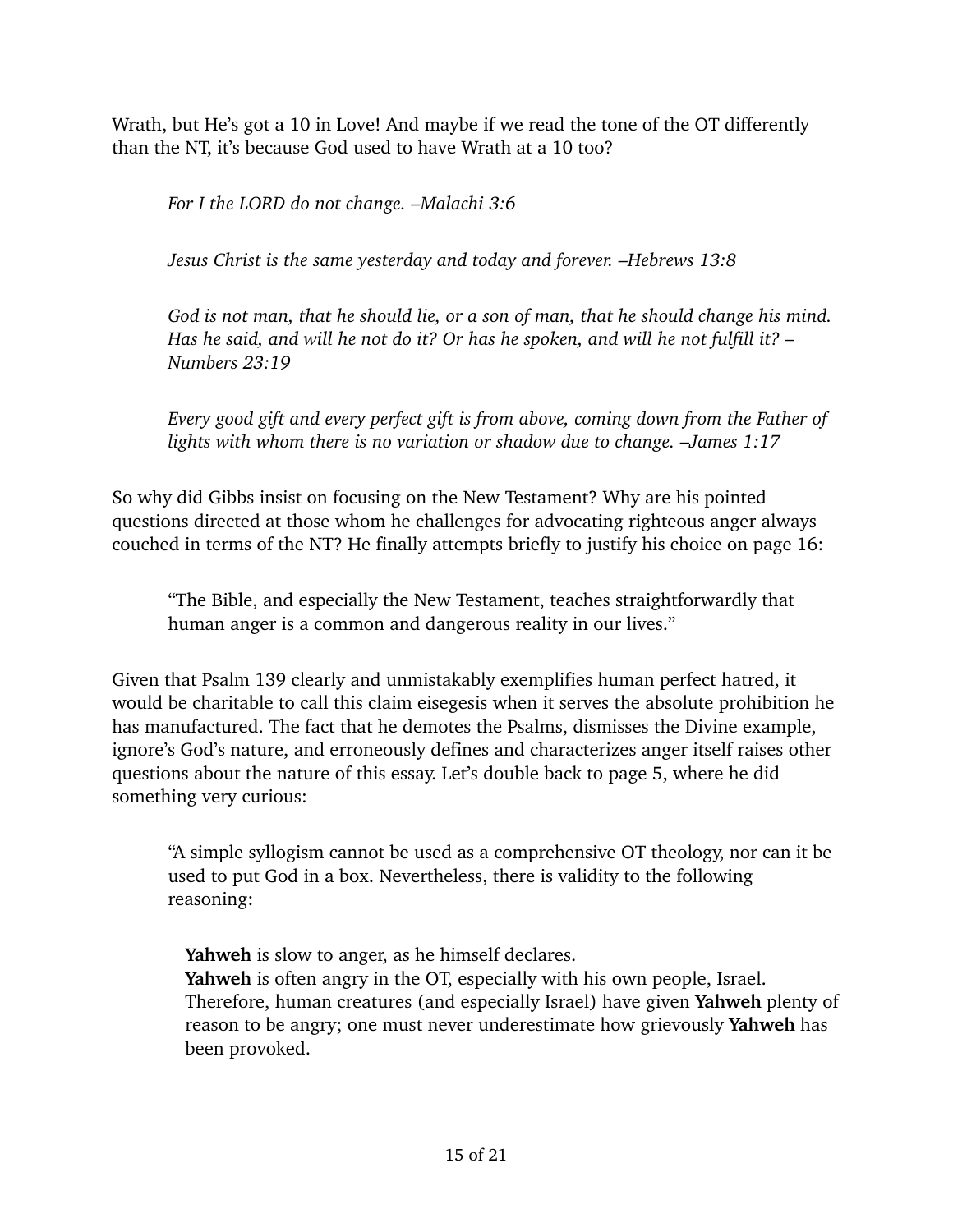"In an indirect yet eloquent way, then, the sheer frequency of the OT's mentioning of God's anger, coupled with God's own self-revelation, underscores how deeply and enduringly and constantly humans, and especially God's own covenant people, have sinned against their God!"

No explanation is ever given for the curious choice of referring to God as Yahweh only this one time and only in the Old Testament section. On the same page, Gibbs also writes:

"The mistake would be to think that the God of the Old Testament, who is the Father of our Lord Jesus Christ, is quickly or easily or routinely angered."

Reread what he just said for the second time. The first Person of the Trinity is "the God of the Old Testament," in apparent contradistinction to "our Lord Jesus Christ!" It seems for all the world that Gibbs is implying that Yahweh is limited to the confines of the OT, and that a new and improved Godhead emerges in the NT.

And if Yahweh is the Father, and God of the Old Testament, what is Jesus in the OT? Is Jesus God yet? Is He present at all in the OT? Do the Father and the Son have different degrees of anger? At different times? Of course the Creeds, Confessions, and Scripture itself dictate the orthodox answers to each of these questions. So why is Gibbs talking this way? What godly purpose did he feel his word choices served? When private thinking spills over into public discourse in such a way, it must be called into question under these circumstances.

"It would be going too far, I believe, to say that the emotional reaction of anger is always and intrinsically sinful; it is not. It would not be going too far, however, to say that anger is always spiritually dangerous and that we need to deal with it seriously and piously. Anger is never extolled; it is not a fruit of the Spirit." (p. 16)

Galatians 5 says, *"But the fruit of the Spirit is love, joy, peace, patience, kindness, goodness, faithfulness, gentleness, self-control; against such things there is no law."* First, what is the "Spirit" here? This is the [word that is always used](https://biblehub.com/greek/pneumatos_4151.htm) to refer to the Holy Spirit, the third Person of the Trinity. So God teaches here that the indwelling of the Holy Spirit will Sanctify us, bearing fruit which accords with God's nature. The things enumerated here are not an à la carte menu; the verse itself tells us what is going on: *"against such things there is no law."*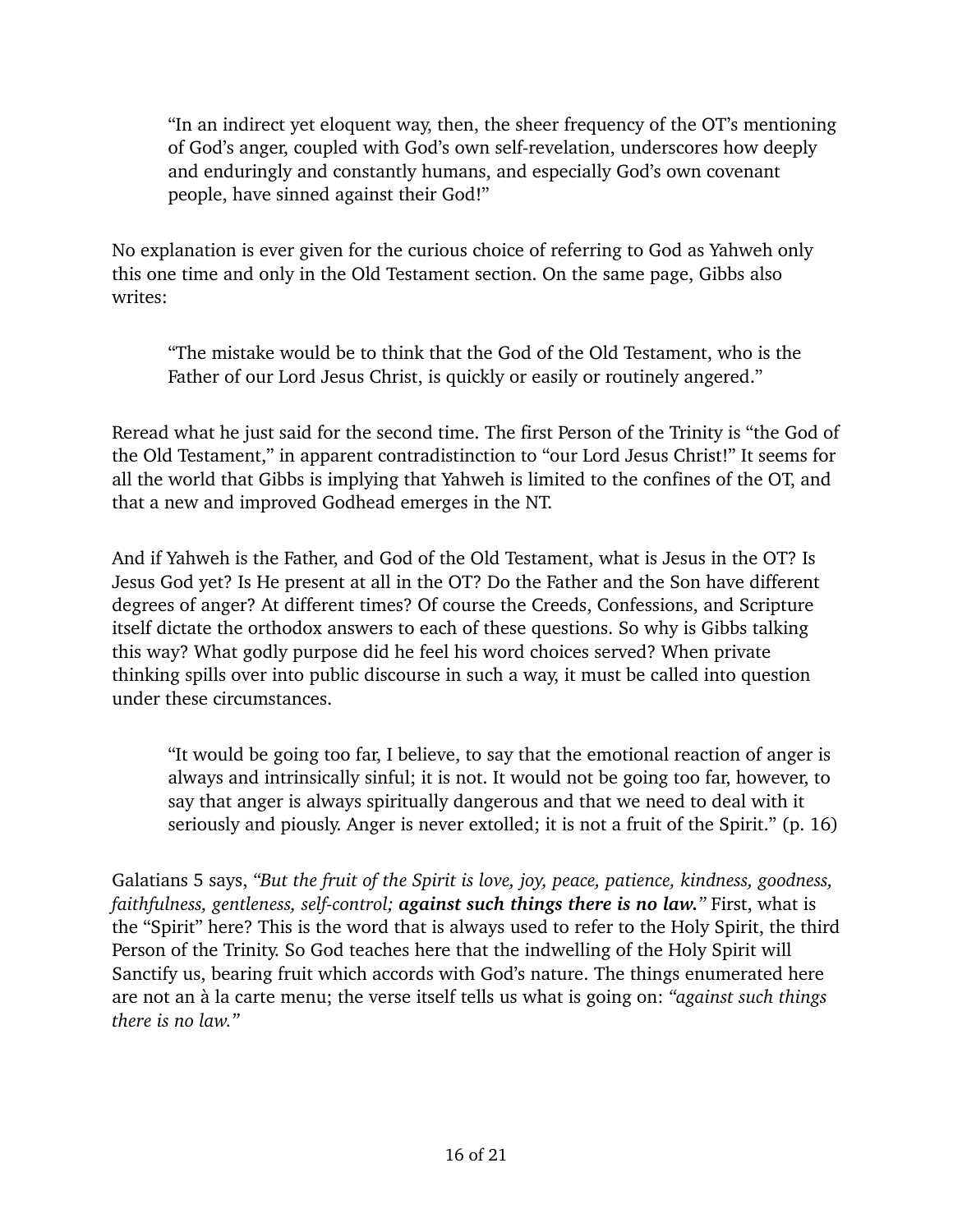- 1. The Law is God's nature.
- 2. God dwells within believers through the gift of the Holy Spirit.
- 3. The fruit of that indwelling accords with God's nature.

Properly understood, this passage is not simply a list of nice or salutary things. Rather it is an example of how–through Sanctification–our own spirits grow into greater accord with God's nature. And God's nature is not divisible. Having described these things in human terms as properties or facets of God, it is necessary to confess that such language is our imperfect attempt to faithfully describe [Divine simplicity.](https://iep.utm.edu/div-immu/) 

Therefore, the fruit of the Holy Spirit within Christians will accord with **all** of God's nature. **God's nature is hatred for that which is contrary to God's nature.** In claiming that "anger… is not a fruit of the Spirit," Gibbs has committed a Trinitarian heresy; he has [confused the Persons and divided the Substance.](https://bookofconcord.org/three-universal-or-ecumenical-creeds/athanasian-creed/)

Given the sheer number of serious errors in this essay, one is left wondering why Gibbs wrote it in the first place. It has been demonstrated not to be exegetically sound. Its conclusions and effects are contrary to his pastoral office. He did sprinkle context for the in-person interactions he had which motivated him to write it:

"If I may speak frankly, without exception my Christian friends and colleagues have wanted to justify their anger."

"Third, in my own involvement in the life arena, I have become more aware than ever before of how often 'pro-lifers' speak and write and act in ways that flow directly from their own anger.

"I have placed the phrase 'pro-life/pro-lifers' in quotations because I, with others, have become convinced that it is no longer a useful way to speak. For better or worse, in our current context the phrase 'pro-life' simply means 'Republican' or 'angry.' Whether those perceptions are accurate is not relevant; these perceptions are dominant. For my part, I am not a Republican, and as a Christian who wants to be **comprehensively life-affirming**, I am seeking to become less angry.

"Ironically, the few times I have tried to teach such 'pro-lifers' about the New Testament's teaching about anger, these persons became angry at me and (I am not proud to say) I in return was angry at them. This motivated me to think and study more about the topic."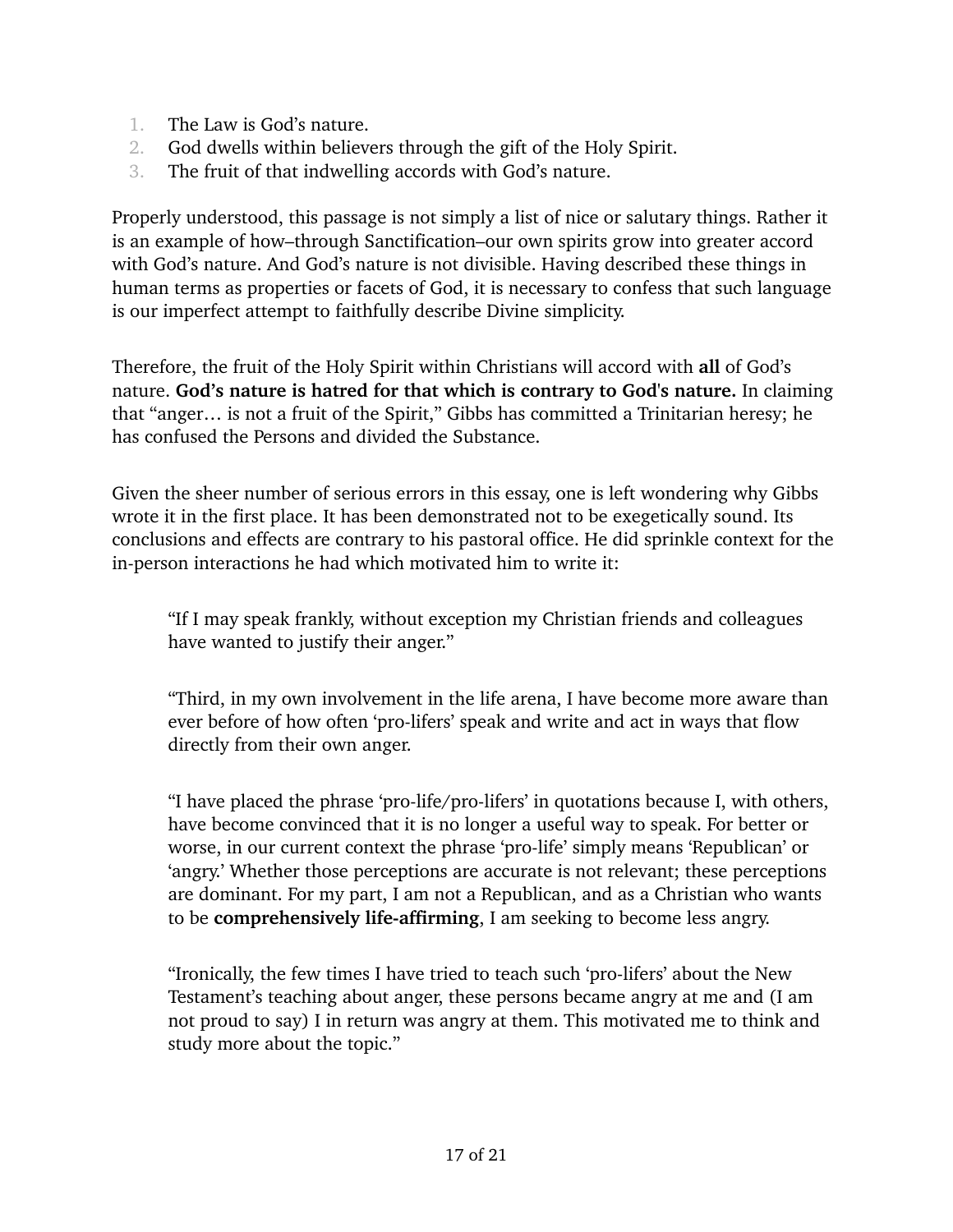"Finally, I am quite convinced that the United States of America in the twenty-first century is a profoundly angry culture, and in contemporary discourse anger (often labeled 'outrage') is almost regarded as a virtue. When someone with whom we agree 'goes off on' someone with whose position we disagree, we applaud the anger, the belittling, the demeaning words. One factor that seems clearly (at least to me) to be at work behind the distressing number of shootings and mass murders in our country is the generally angry and violent tone of significant aspects of our culture."

"Lest any of my readers become suspicious at this point, I assure everyone that my words here do not indicate a particular view or position regarding 'gun control.' On the one hand, I am not a gun person and I confess that I do not really understand those perspectives; I need to learn more about them. On the other hand, I am a very large fan of the US Constitution and the Bill of Rights, including the Second Amendment. I realize, of course, that there are many debates swirling around these matters. In no way am I taking part in those debates here."

"As I have asked a few people to describe what they mean, they often say that 'righteous anger' is anger that arises because of something that is genuinely wrong or evil."

Gibbs began with the premise that anyone who is angry must be sinning. He's angry, and he knows his sins. He has routinely confronted people around him about their anger, and declared them self-justifying sinners. The derogatory references to "pro-lifers" and culture make clear that for Gibbs this is at least in large part a political issue. He has seen and participated in political arguments were people were angry, and everyone involved was a sinner, ergo all the anger was sinful.

It is very notable that he describes himself as "comprehensively life-affirming" over against the presumably incomplete dedication to "life" by his Republican opponents. In light of the earlier point that his argumentation would work equally well to nullify the death penalty, we must ask whether he views the use of deadly force by the State to contradict his "comprehensively life-affirming" standard.

How can one theologically limit perfect hatred to God without also limiting justifiable killing, whether by the executioner, the soldier, the policeman, or the father, or neighbor– each according to his office? Christians are forbidden to reject either perfect hatred or justifiable killing, and for the same reason. In our earthly lives, there are some evils so great that they must be addressed in the here and now. God alone will fully avenge every wrong in eternity, but He also ordained that men enforce order in time. We are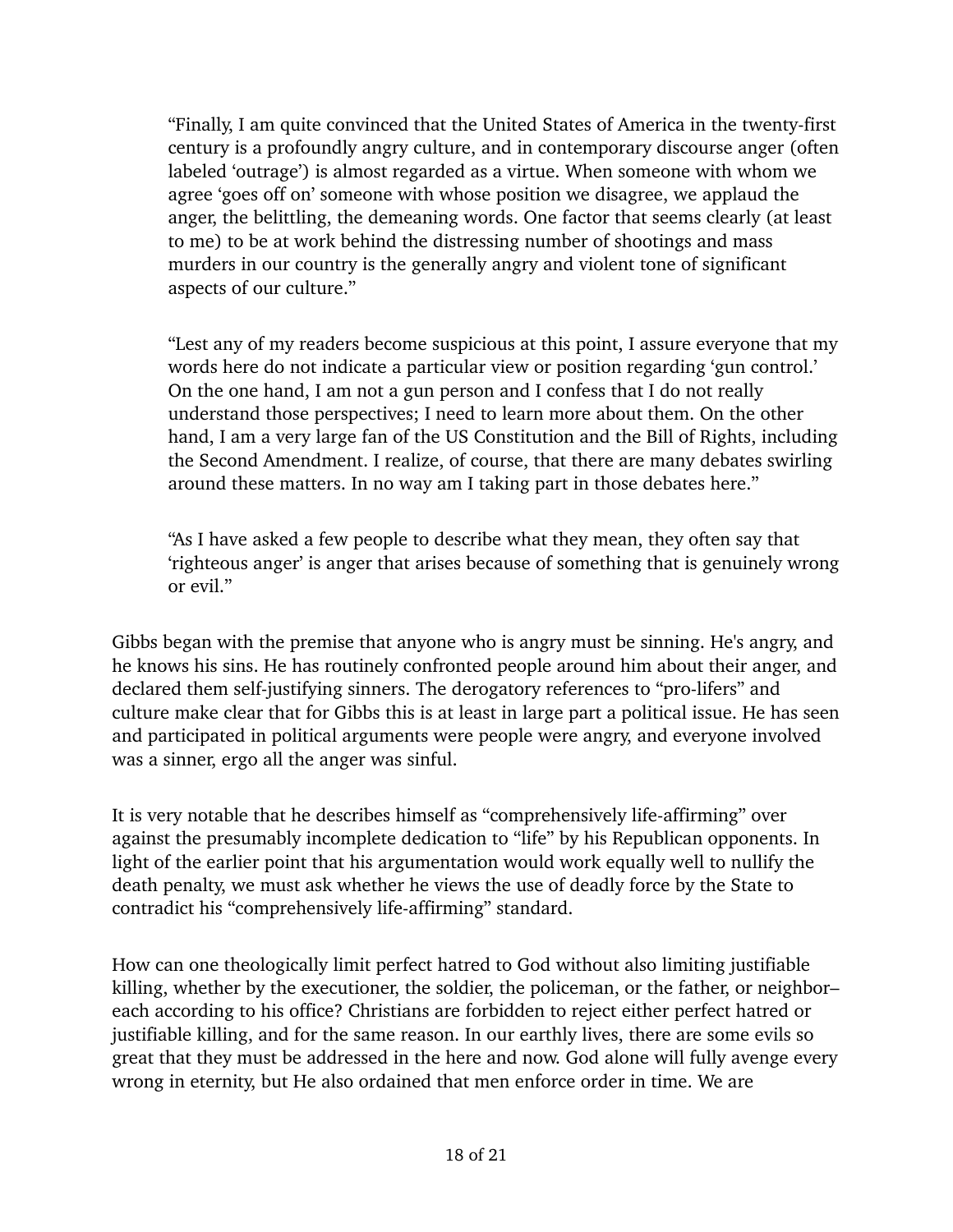commanded by God to hate and to kill under certain circumstances. Anyone who claims otherwise violates the 1st and 2nd Commandments by lying about God.

Finally, why did I write this? What's the big deal? False doctrine aside, much of what Gibbs wrote is true: anger is incredibly dangerous, and far too often leads to sin and the great suffering that accompanies it. People should lead evermore Sanctified lives where sinful anger recedes in favor of the fruit of the Spirit. So what harm is there in declaring, "you know what, from now on, all anger is off limits!" Simply put, to do so is disobedience to God and invaluable service to Satan.

There has never been a time in the era of the Church when Christians globally were beset by immediate threats AND Christians were apostatizing at an inconceivable rate. Rome persecuted the nascent Church, but God's propitious timing in history and geographic placement of the Gospel ensured that the empire's own roads carried away the accounts written in the lingua franca faster than the centurions could chase them. Charlemagne unified the tribes of Europe under an ever-growing Christian empire that withstood the concerted attacks by Satan's standing army of Muslims for 14 centuries. Christendom's greatest days took place within this period.

In our own lifetimes, Satan's attacks and servants have continued to evolve. The 20th century was defined in large part by the industrial-scale slaughter and persecution of hundreds of millions of Christians under the Soviets. The spiritual scar this Satanic butchery left on the Church is clearly visible on maps to this day. The men responsible exported their Satanic communism to China, where today Christians are again persecuted, tortured, and exterminated by the millions.

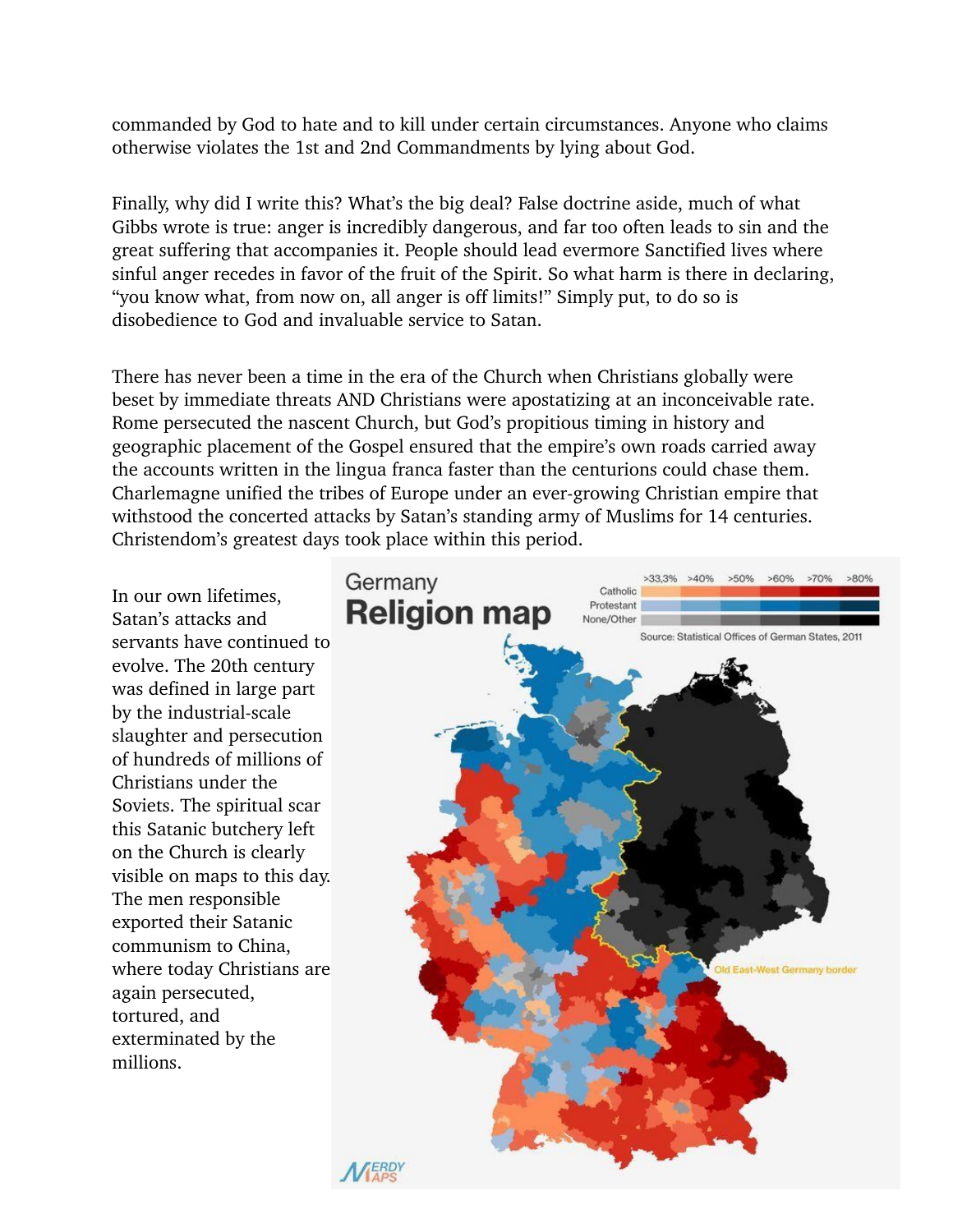In our own country, Satan has sent homosexual pedophiles into libraries where they read to four year olds while disguised in full makeup and garb as transexual demons. Butchers called doctors are now mutilating and chemically castrating our children in a paroxysm of demonic inversion the world hasn't witnessed since Weimar Germany. Chastity is aberrant and transgressive, while sexual promiscuity is insufficient to fit into our society, unless coupled with unnatural acts for which God commanded death. Cities and communities are razed by bloodthirsty mobs while police guard them from the few Americans who have thus far dared to intervene.

The point is this: **none** of that is political. **All** of it is spiritual warfare, period. The people responsible could hardly be more blatant in their service to Satan. Many people are angry for non-spiritual reasons, though much of that is also ultimately rooted in hunger for Divine Justice. But many more see these things and experience perfect hatred, not because they are bad Christians, but because they are good Christians. Sanctified Christians see with increasing clarity the fundamentally Satanic nature of every one of these assaults.

Every evil enumerated above has the specific goal–and is thus far showing inexorable progress toward–the complete inversion and destruction of God's created Order. Of course ultimately God will not permit this; Satan lost at the Cross. But God did promise that Satan would be loosed for a little while at the end. Whether those days are upon us now is immaterial to the fact that Satan is served by Christians who are castrated of their ability to experience perfect hatred toward God's enemies.

It is the most evil people in our society who cry *peace! love!* as they topple civilization and salt the earth. Christians who stand shoulder to shoulder with them crying *peace! love!* do not serve God, but Satan–**regardless of their intentions**. *"If possible, so far as it depends on you, live peaceably with all."* When it is no longer possible, when it no longer depends on us, God commands us to hold perfect hatred toward His enemies.

How do Christians handle this righteous anger, this perfect hatred, in the face of our sinful nature to corrupt every thing? *I don't know.* That is a question that we would have faithful pastors hammering out in our seminaries, Winkels, and pulpits, if only they would get on the right side of Scripture here. Particularly in these days of profound and overtly spiritual evil, every true Christian is in fact filled with hatred against what we see happening in the world, in accord with our Sanctified hearts. It is a great tragedy that Satan has robbed us of sound preaching to address this matter when we need it most. And to have pastors damning such hatred is nothing less than the teaching of demons from our own pulpits.